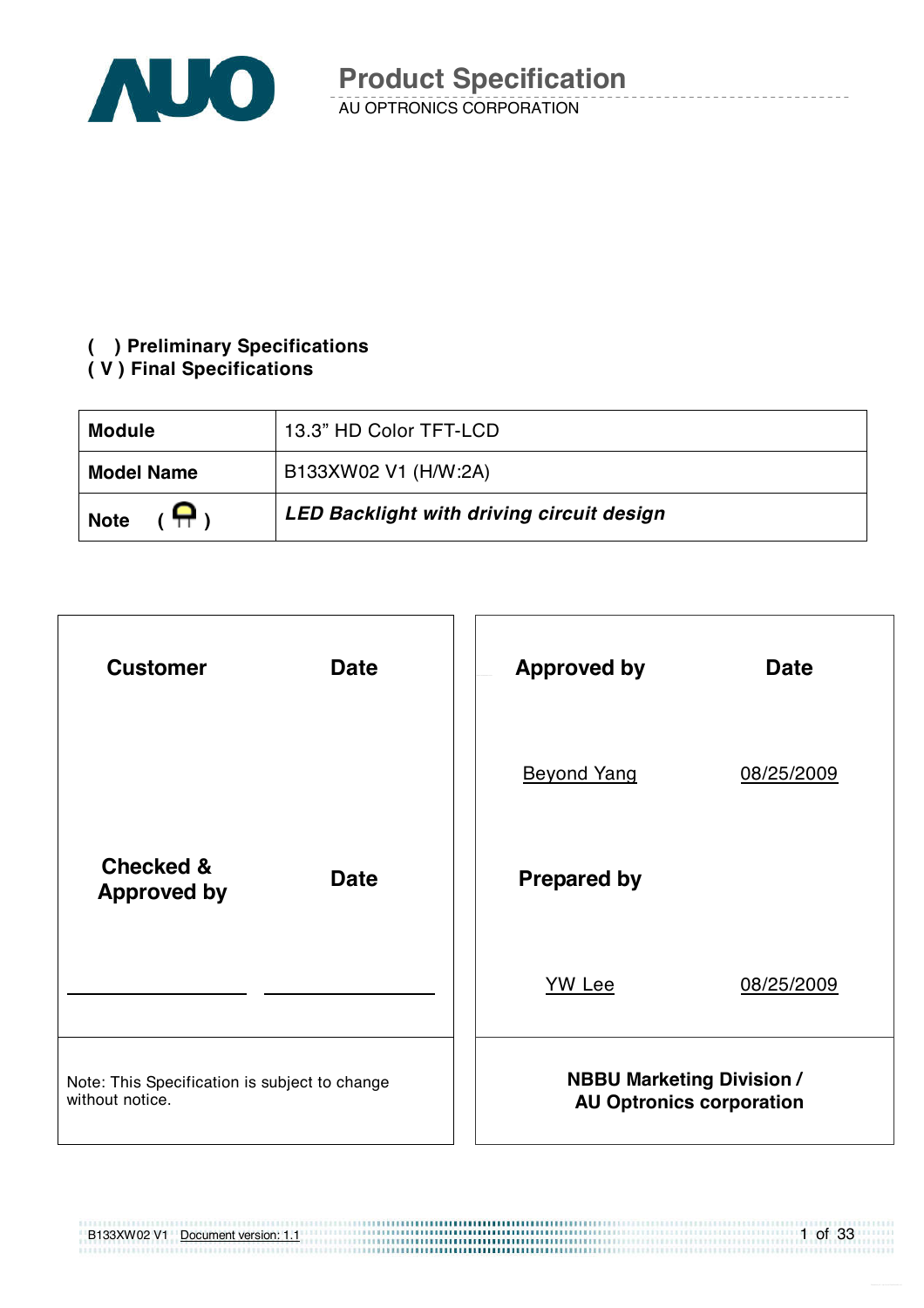

## **Contents**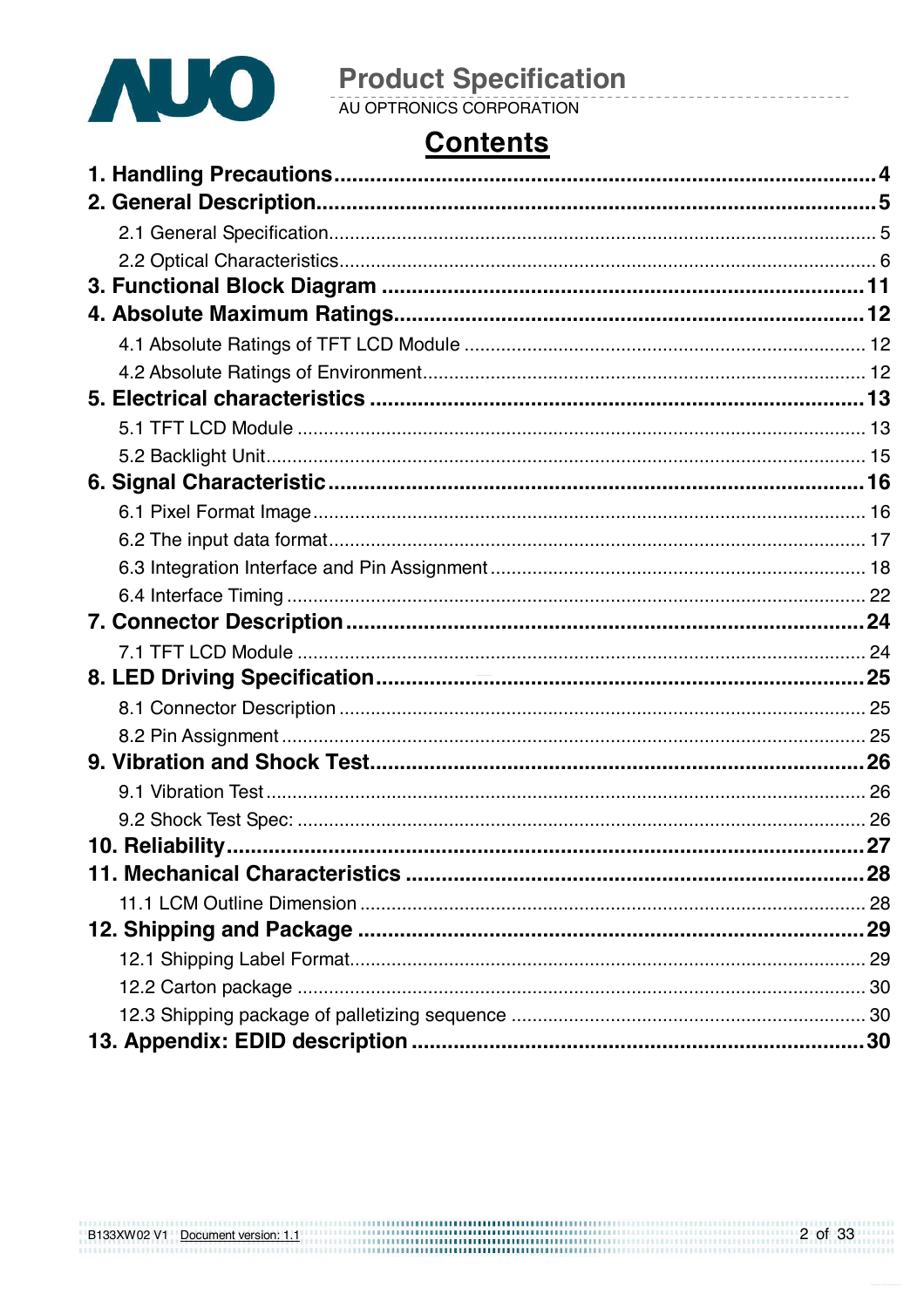

AU OPTRONICS CORPORATION

## **Record of Revision**

|     | <b>Version and Date</b><br>Page |         | Old description                   | <b>New Description</b>                                                | Remark |
|-----|---------------------------------|---------|-----------------------------------|-----------------------------------------------------------------------|--------|
| 0.1 | 2008/12/19                      | All     | <b>First Edition for Customer</b> |                                                                       |        |
| 0.2 | 2009/01/23                      | $5-6$   | Power consumption: TBD            | Power consumption: 4.5W max                                           |        |
|     |                                 |         | Color spec: TBD                   | Color spec updated                                                    |        |
|     |                                 | 28      | 2D drawing                        | 2D drawing updated                                                    |        |
|     |                                 | 31      | <b>TBD</b>                        | <b>EDID</b> added                                                     |        |
| 0.3 | 2009/03/24                      | $5 - 6$ | Response time $= 12$ ms max       | Response time $= 16$ ms max                                           |        |
|     |                                 | 6       | Cross talk = TBD                  | Cross talk = $4\%$                                                    |        |
|     |                                 | 15      | $P_{LED}$ = TBD                   | $P_{LED} = 3.5W$ max                                                  |        |
|     |                                 |         | LED life time = TBD               | LED life time $= 12000$ hrs min                                       |        |
|     |                                 | 19      | <b>LED Power Supply 7V-20V</b>    | LED Power Supply 6V-21V                                               |        |
|     |                                 | 20      | Rear view drawing                 | Rear view drawing updated                                             |        |
|     |                                 | 25      | <b>LED Power Supply 7V-20V</b>    | LED Power Supply 6V-21V                                               |        |
|     |                                 | 29      | 2D drawing                        | 2D drawing updated                                                    |        |
|     |                                 | 30-31   | <b>TBD</b>                        | Shipping and packing updated                                          |        |
|     |                                 | 32-34   | <b>EDID</b>                       | EDID updated                                                          |        |
| 1.0 | 2009/05/12                      |         | 11,24 IPEX 20455-040E-12          | IPEX 20455-040E-12A                                                   |        |
|     |                                 | 31-33   | <b>EDID</b>                       | <b>EDID</b> updated                                                   |        |
| 1.1 | 2009/08/25                      | 22, 29  |                                   | <b>Update Timing Characteristics</b><br>Add label bar-code under line |        |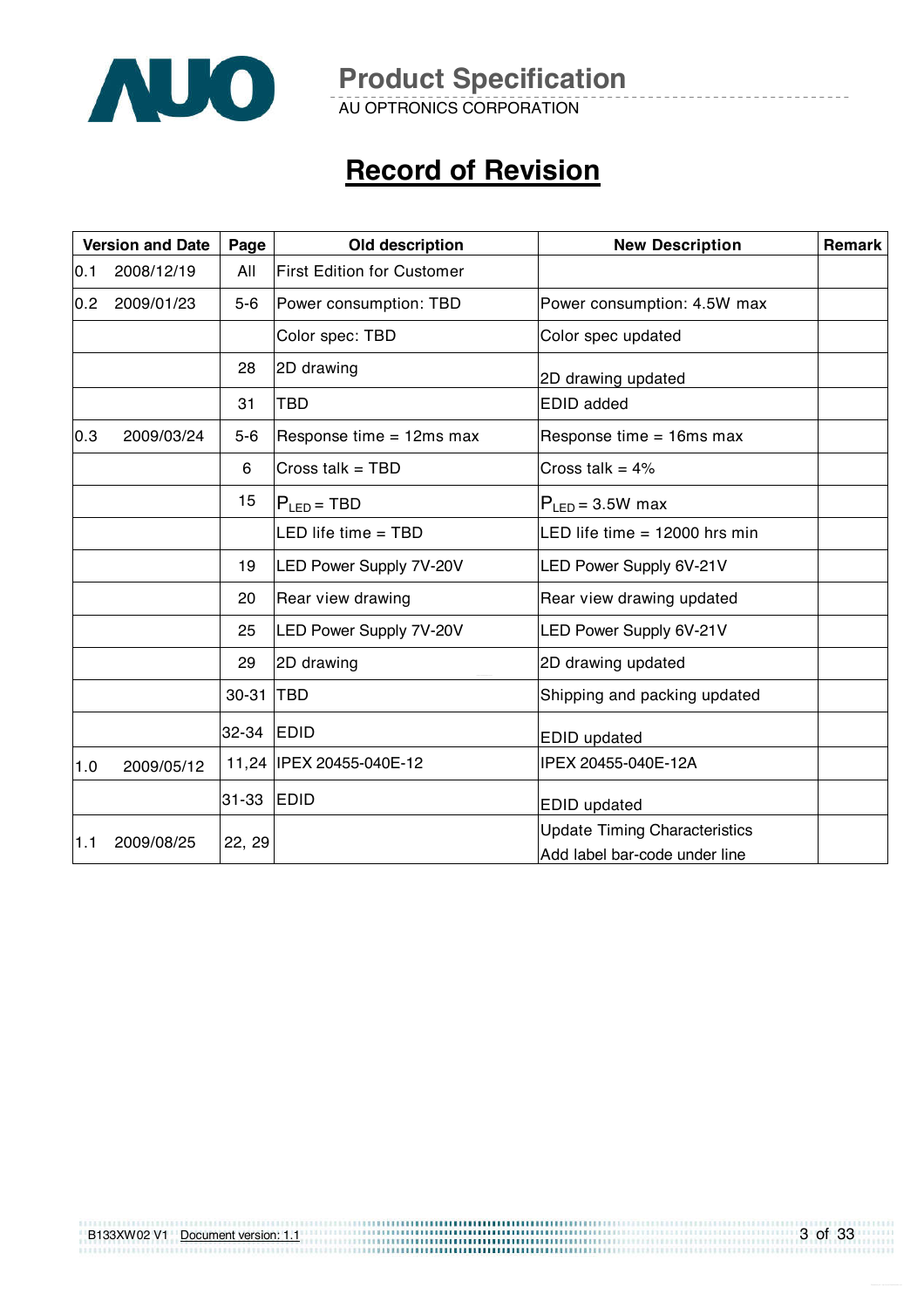

#### AU OPTRONICS CORPORATION

#### **1. Handling Precautions**

- 1) Since front polarizer is easily damaged, pay attention not to scratch it.
- 2) Be sure to turn off power supply when inserting or disconnecting from input connector.
- 3) Wipe off water drop immediately. Long contact with water may cause discoloration or spots.
- 4) When the panel surface is soiled, wipe it with absorbent cotton or other soft cloth.
- 5) Since the panel is made of glass, it may break or crack if dropped or bumped on hard surface.
- 6) Since CMOS LSI is used in this module, take care of static electricity and insure human earth when handling.
- 7) Do not open nor modify the Module Assembly.
- 8) Do not press the reflector sheet at the back of the module to any directions.
- 9) At the insertion or removal of the Signal Interface Connector, be sure not to rotate nor tilt the Interface Connector of the TFT Module.
- 10) After installation of the TFT Module into an enclosure (Notebook PC Bezel, for example), do not twist nor bend the TFT Module even momentary. At designing the enclosure, it should be taken into consideration that no bending/twisting forces are applied to the TFT Module from outside. $-$  Otherwise the TFT Module may be damaged.
- 11) Small amount of materials having no flammability grade is used in the LCD module. The LCD module should be supplied by power complied with requirements of Limited Power Source (IEC60950 or UL1950), or be applied exemption.
- 12) Disconnecting power supply before handling LCD modules, it can prevent electric shock, DO NOT TOUCH the electrode parts, cables, connectors and LED circuit part of TFT module that a LED light bar build in as a light source of back light unit. It can prevent electrostatic breakdown.

..............................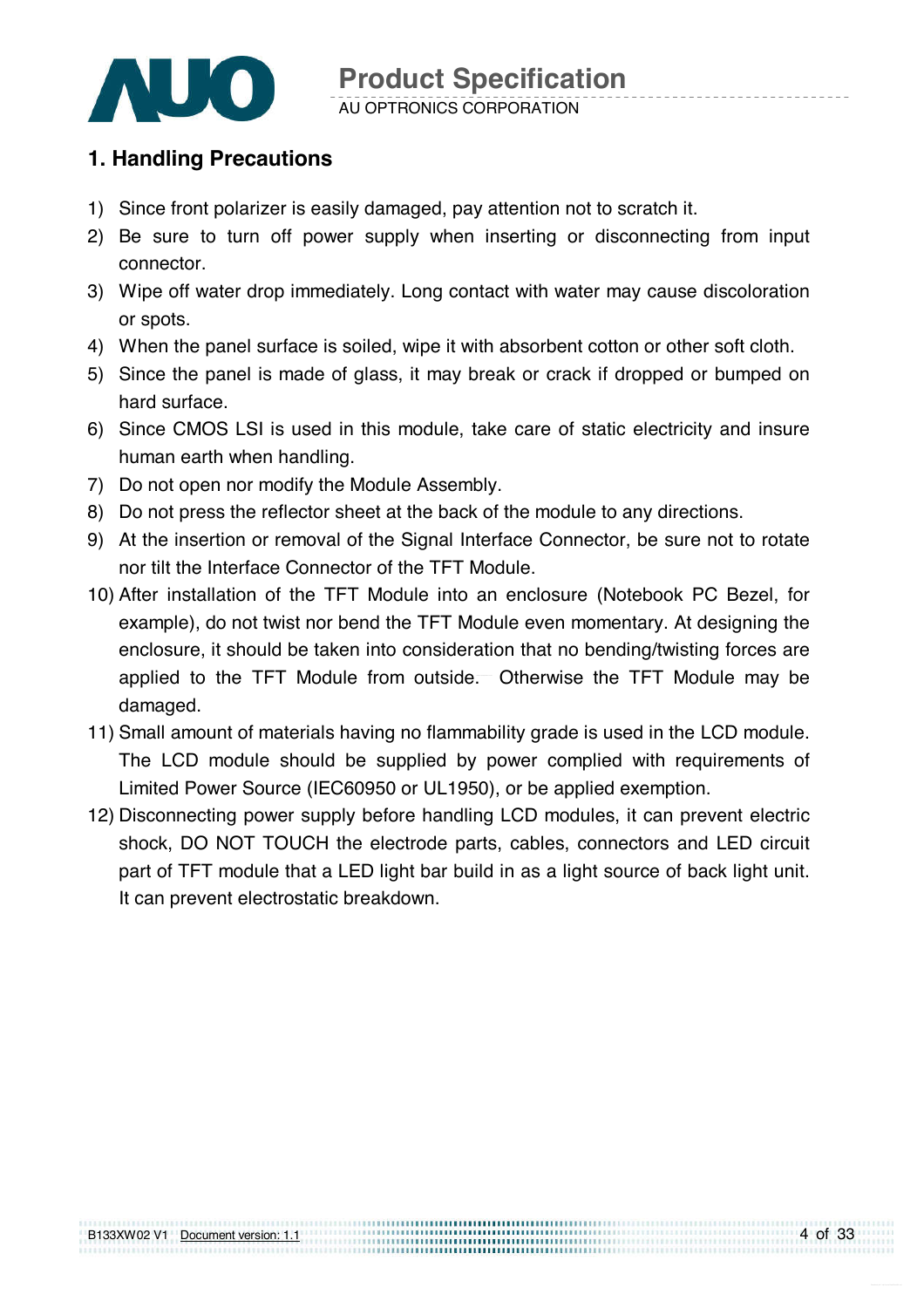

AU OPTRONICS CORPORATION

### **2. General Description**

B133XW02 V1 is a Color Active Matrix Liquid Crystal Display composed of a TFT LCD panel, a driver circuit, and LED backlight system. The screen format is intended to support the High Definition (1366(H) x 768(V)) screen and 262k colors (RGB 6-bits data driver) with LED backlight driving circuit. All input signals are LVDS interface compatible.

B133XW02 V1 is designed for a display unit of notebook style personal computer and industrial machine.

#### **2.1 General Specification**

The following items are characteristics summary on the table at 25  $\degree$ C condition:

| <b>Items</b>                                               | <b>Unit</b> |                 |                                                            | <b>Specifications</b> |                          |
|------------------------------------------------------------|-------------|-----------------|------------------------------------------------------------|-----------------------|--------------------------|
| <b>Screen Diagonal</b>                                     | [mm]        |                 | 336.6 (13.25W")                                            |                       |                          |
| <b>Active Area</b>                                         | [mm]        | 293.42 X 164.97 |                                                            |                       |                          |
| Pixels H x V                                               |             |                 | 1366x3(RGB) x 768                                          |                       |                          |
| <b>Pixel Pitch</b>                                         | [mm]        | 0.2148X0.2148   |                                                            |                       |                          |
| <b>Pixel Format</b>                                        |             |                 | R.G.B. Vertical Stripe                                     |                       |                          |
| <b>Display Mode</b>                                        |             | Normally White  |                                                            |                       |                          |
| White Luminance (ILED=20mA)<br>(Note: ILED is LED current) | [ $cd/m2$ ] |                 | 220 typ. (5 points average)<br>187 min. (5 points average) |                       |                          |
| <b>Luminance Uniformity</b>                                |             |                 | 1.25 max. $(5 \text{ points})$                             |                       |                          |
| <b>Contrast Ratio</b>                                      |             | 400 typ         |                                                            |                       |                          |
| <b>Response Time</b>                                       | [ms]        | 8 typ / 16 Max  |                                                            |                       |                          |
| Nominal Input Voltage VDD                                  | [Volt]      | $+3.3$ typ.     |                                                            |                       |                          |
| <b>Power Consumption</b>                                   | [Watt]      | 4.5W max        |                                                            |                       |                          |
| Weight                                                     | [Grams]     | 350 max.        |                                                            |                       |                          |
| <b>Physical Size</b>                                       | [mm]        |                 | L                                                          | W                     | $\top$                   |
|                                                            |             | Max             | 308.1                                                      | 183.6                 | 5.2                      |
|                                                            |             | <b>Typical</b>  |                                                            |                       | $\overline{\phantom{0}}$ |
|                                                            |             | Min             |                                                            | $\overline{a}$        |                          |
| <b>Electrical Interface</b>                                |             | 1 channel LVDS  |                                                            |                       |                          |
| <b>Glass thickness</b>                                     | [mm]        | 0.5             |                                                            |                       |                          |
| <b>Surface Treatment</b>                                   |             |                 | Anti-Glare, Hardness 3H,                                   |                       |                          |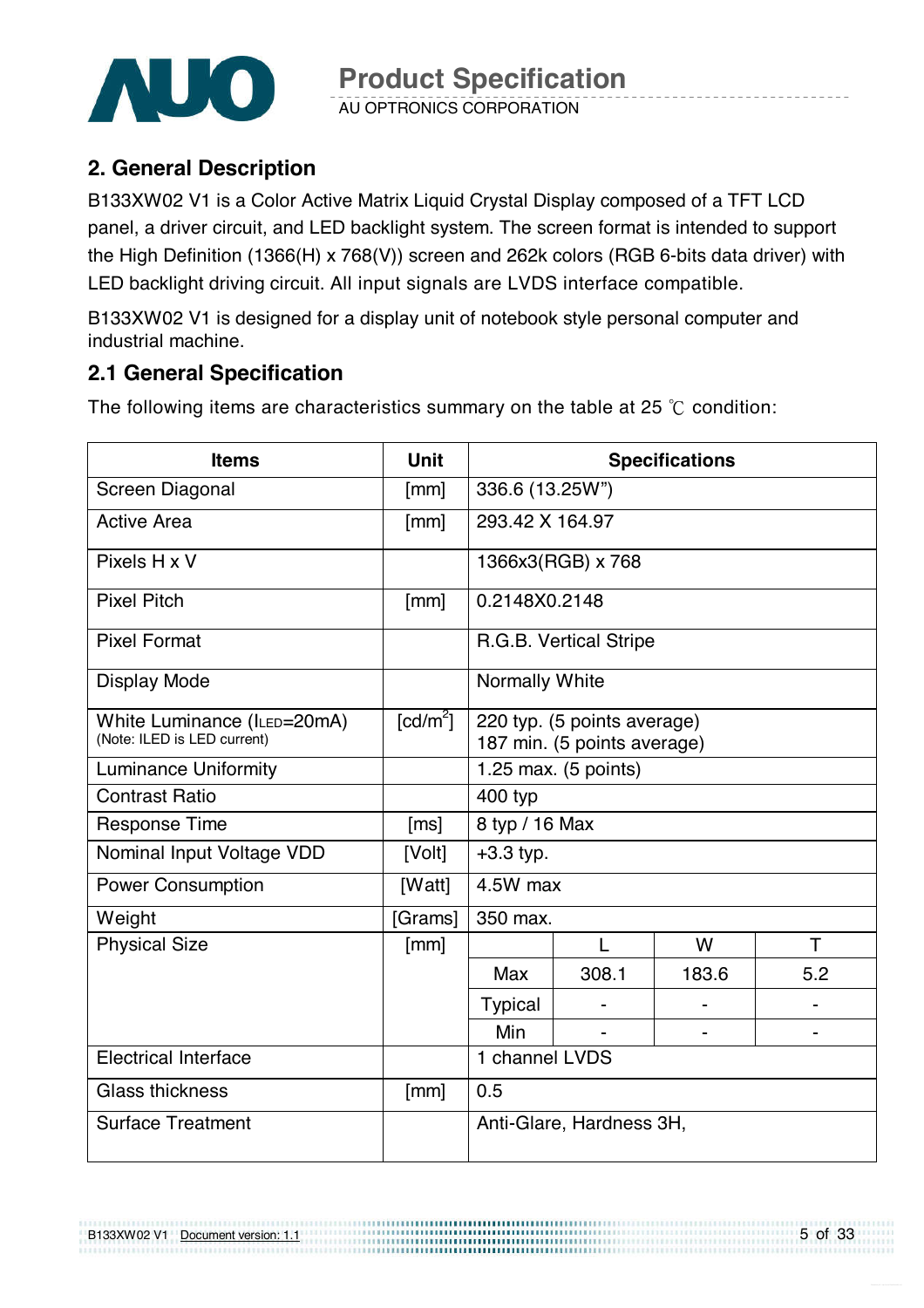

AU OPTRONICS CORPORATION

| <b>Support Color</b>    |                                                 | 262K colors (RGB 6-bit) |
|-------------------------|-------------------------------------------------|-------------------------|
|                         |                                                 |                         |
| Temperature Range       |                                                 |                         |
| Operating               | $[\mathrm{^{\circ}C}]$                          | 0 to $+50$              |
| Storage (Non-Operating) | $\overline{\rm I}^{\circ}\rm C\overline{\rm I}$ | $-20$ to $+60$          |
| <b>RoHS Compliance</b>  |                                                 | <b>RoHS Compliance</b>  |
|                         |                                                 |                         |

### **2.2 Optical Characteristics**

The optical characteristics are measured under stable conditions at  $25^{\circ}$  (Room Temperature) :

| Item                                       | <b>Unit</b>          | <b>Conditions</b>              | Min.  | Typ.  | Max.           | <b>Note</b> |
|--------------------------------------------|----------------------|--------------------------------|-------|-------|----------------|-------------|
| <b>White Luminance</b><br>$(l_{LED}=20mA)$ | [cd/m <sup>2</sup> ] | 5 points average               | 187   | 220   | $\blacksquare$ | 1, 4, 5.    |
| <b>Viewing Angle</b>                       | [degree]             | <b>Horizontal</b>              |       | 45    |                | 4, 9        |
|                                            | [degree]             | (Right)<br>$CR = 10$<br>(Left) |       | 45    |                |             |
|                                            | [degree]             | <b>Vertical</b>                |       | 15    |                |             |
|                                            | [degree]             | (Upper)<br>$CR = 10$ (Lower)   |       | 35    |                |             |
| Luminance                                  |                      | <b>5 Points</b>                |       | ۰.    | 1.25           | 1, 3, 4     |
| <b>Uniformity</b>                          |                      | <b>13 Points</b>               |       |       | 1.5            | 2, 3, 4     |
| <b>CR: Contrast Ratio</b>                  |                      |                                | 300   | 400   |                | 4, 6        |
| <b>Cross talk</b>                          | $\%$                 |                                |       |       | 4              | 4, 7        |
| <b>Response Time</b>                       | [msec]               | <b>Rising + Falling</b>        |       | 8     | 16             |             |
|                                            |                      | <b>Red x</b>                   | 0.560 | 0.590 | 0.620          |             |
|                                            |                      | Red y                          | 0.310 | 0.340 | 0.370          |             |
| <b>Chromaticity</b><br><b>of</b>           |                      | Green x                        | 0.295 | 0.325 | 0.355          |             |
| color<br><b>Coordinates</b>                |                      | Green y                        | 0.545 | 0.575 | 0.605          | 4, 9        |
|                                            |                      | <b>Blue x</b>                  | 0.125 | 0.155 | 0.185          |             |
| (CIE 1931)                                 |                      | <b>Blue y</b>                  | 0.105 | 0.135 | 0.165          |             |
|                                            |                      | White x                        | 0.283 | 0.313 | 0.343          |             |
|                                            |                      | White y                        | 0.299 | 0.329 | 0.359          |             |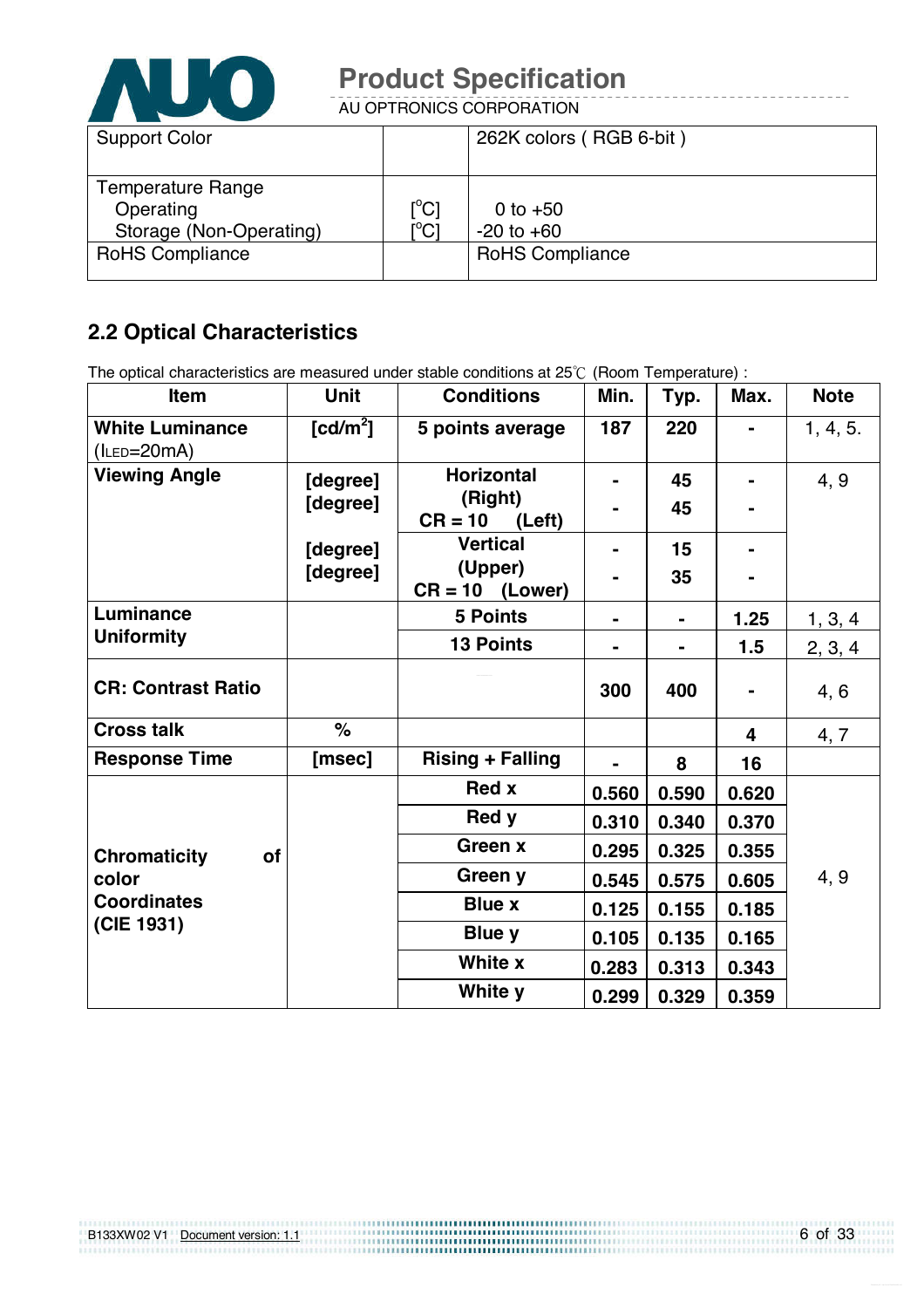

AU OPTRONICS CORPORATION

#### **Note 1**: 5 points position (Ref: Active area)



**Note 2**: 13 points position (Ref: Active area)



**Note 3**: The luminance uniformity of 5 or13 points is defined by dividing the maximum luminance values by the minimum test point luminance

| $\delta$ ws<br>$=$ |  | Maximum Brightness of five points     |
|--------------------|--|---------------------------------------|
|                    |  | Minimum Brightness of five points     |
|                    |  | Maximum Brightness of thirteen points |
| $\delta$ W13       |  | Minimum Brightness of thirteen points |

#### **Note 4**: Measurement method

The LCD module should be stabilized at given temperature for 30 minutes to avoid abrupt temperature change during measuring. In order to stabilize the luminance, the measurement should be executed after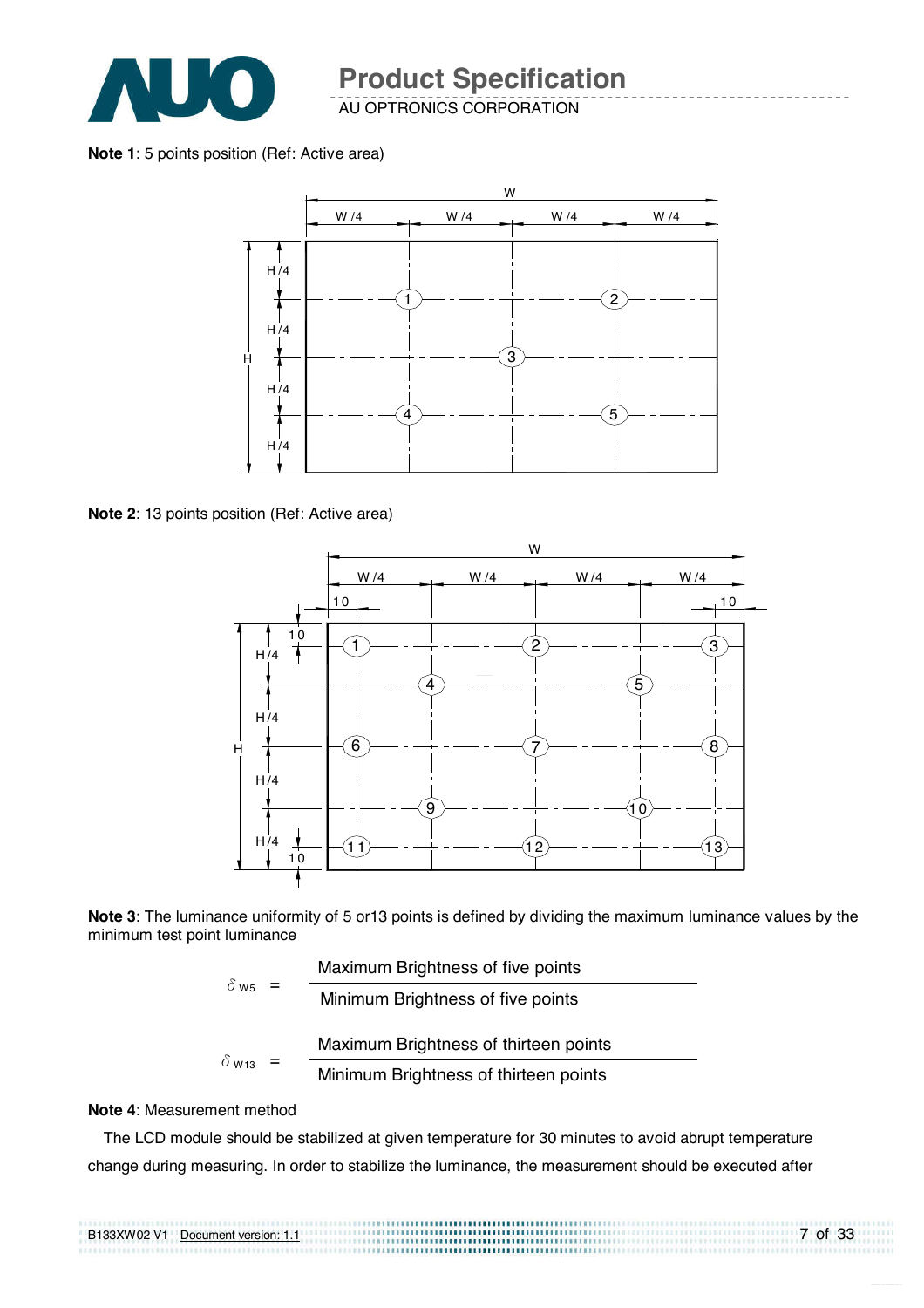

AU OPTRONICS CORPORATION

lighting Backlight for 30 minutes in a stable, windless and dark room.



Center of the screen

8 of 33

**Note 5** : Definition of Average Luminance of White (Y<sub>L</sub>):

Measure the luminance of gray level 63 at 5 points  $Y_L = [L (1) + L (2) + L (3) + L (4) + L (5)] / 5$ L (x) is corresponding to the luminance of the point X at Figure in Note (1).

#### **Note 6** : Definition of contrast ratio:

Contrast ratio is calculated with the following formula.

Contrast ratio  $(CR)$ = Brightness on the "White" state Brightness on the "Black" state

**Note 7** : Definition of Cross Talk (CT)

 $CT = |Y_B - Y_A| / Y_A \times 100$  (%)

#### **Where**

 $Y_A$  = Luminance of measured location without gray level 0 pattern (cd/m<sub>2</sub>)

 $Y_B$  = Luminance of measured location with gray level 0 pattern (cd/m<sub>2</sub>)

|  | B133XW02 V1 Document version: 1.1 |  |
|--|-----------------------------------|--|
|  |                                   |  |
|  |                                   |  |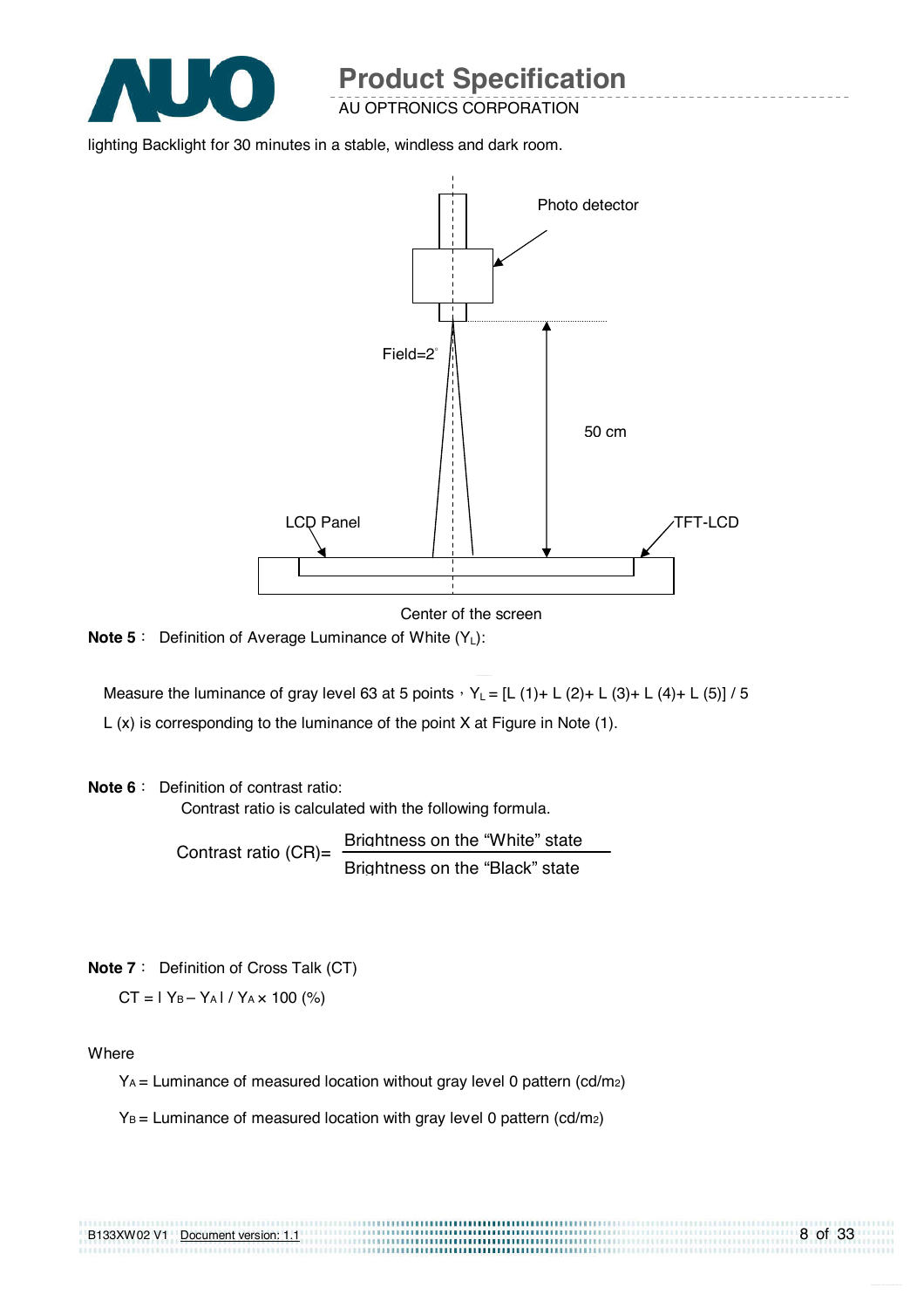

AU OPTRONICS CORPORATION



**Note 8**: Definition of response time:

The output signals of BM-7 or equivalent are measured when the input signals are changed from "Black" to "White" (falling time) and from "White" to "Black" (rising time), respectively. The response time interval between the 10% and 90% of amplitudes. Refer to figure as below.



,,,,,,,,,,,,,,,,,,,,,,,,,,,,,,,,,,,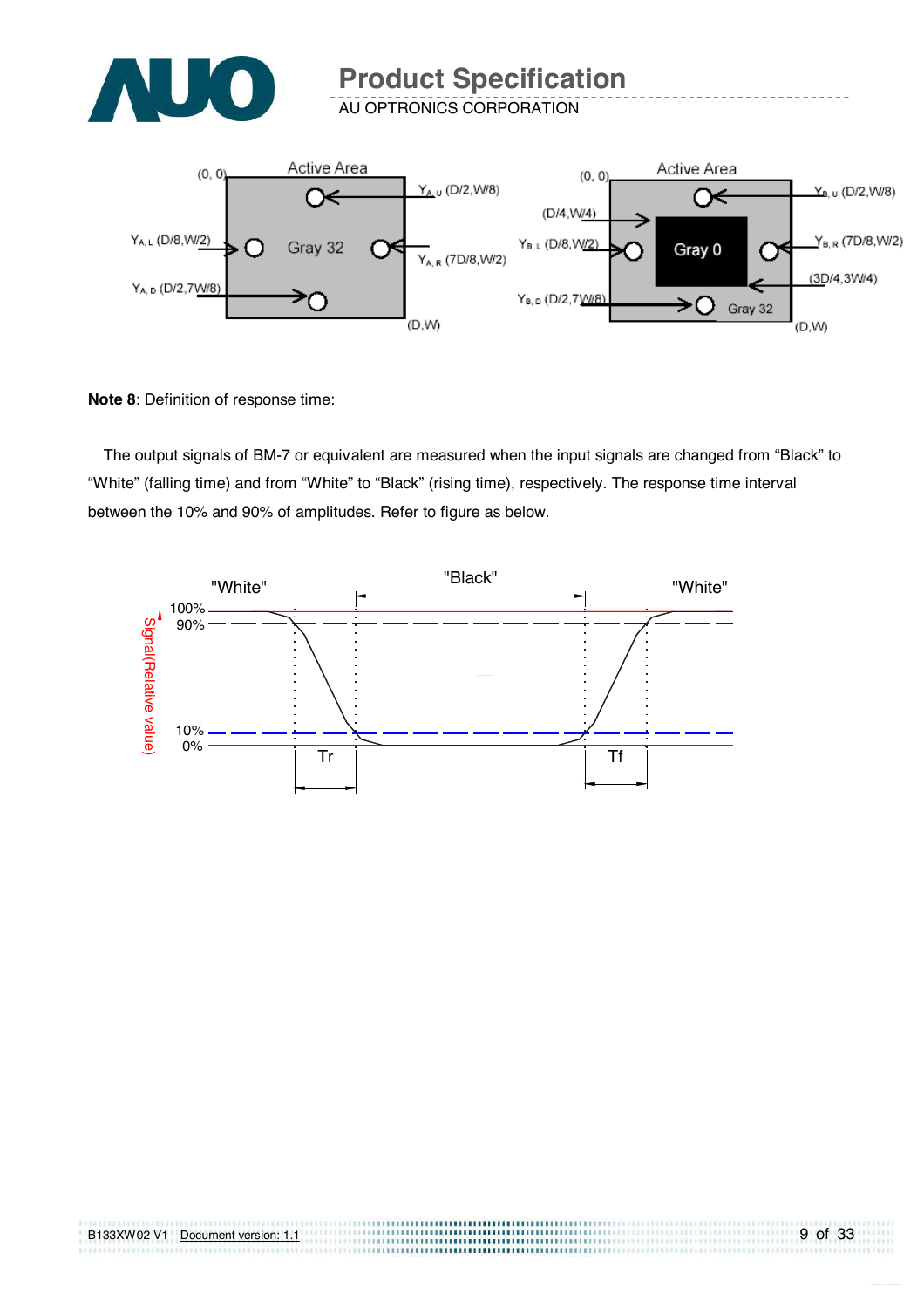

AU OPTRONICS CORPORATION

#### **Note 9**. Definition of viewing angle

Viewing angle is the measurement of contrast ratio  $\geq$  10, at the screen center, over a 180° horizontal an d 180° vertical range (off-normal viewing angles). Th e 180° viewing angle range is broken down as follow s; 90° (θ) horizontal left and right and 90° ( Φ) vertical, high (up) and low (down). The measurement direction is typically perpendicular to the display surface with the screen rotated about its center to develop the desired measurement viewing angle.

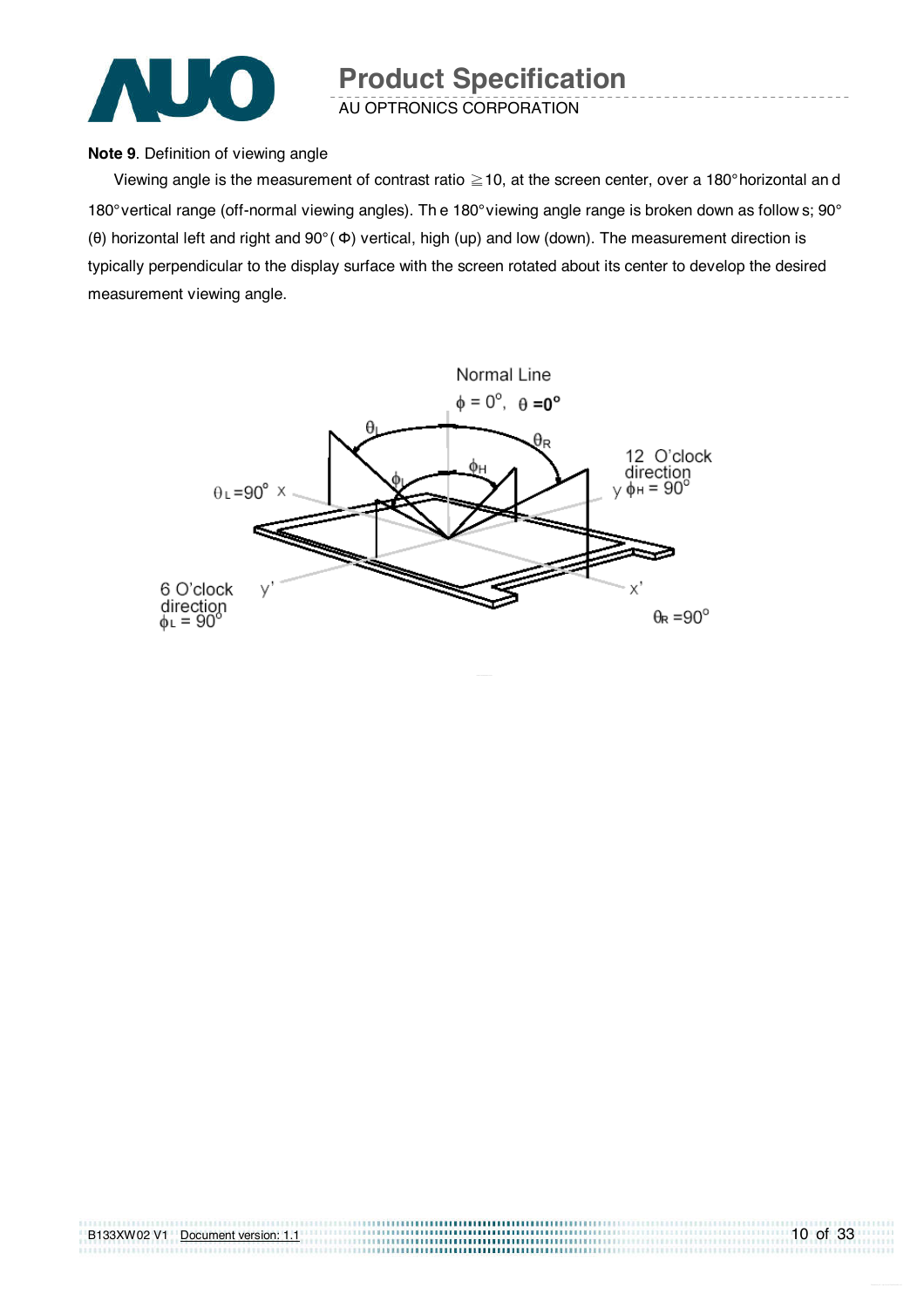

AU OPTRONICS CORPORATION

#### **3. Functional Block Diagram**

The following diagram shows the functional block of the 13.3 inches wide Color TFT/LCD Module:



| B133XW02 V1 | Document version: 1.1 |  |
|-------------|-----------------------|--|
|             |                       |  |

11 of 33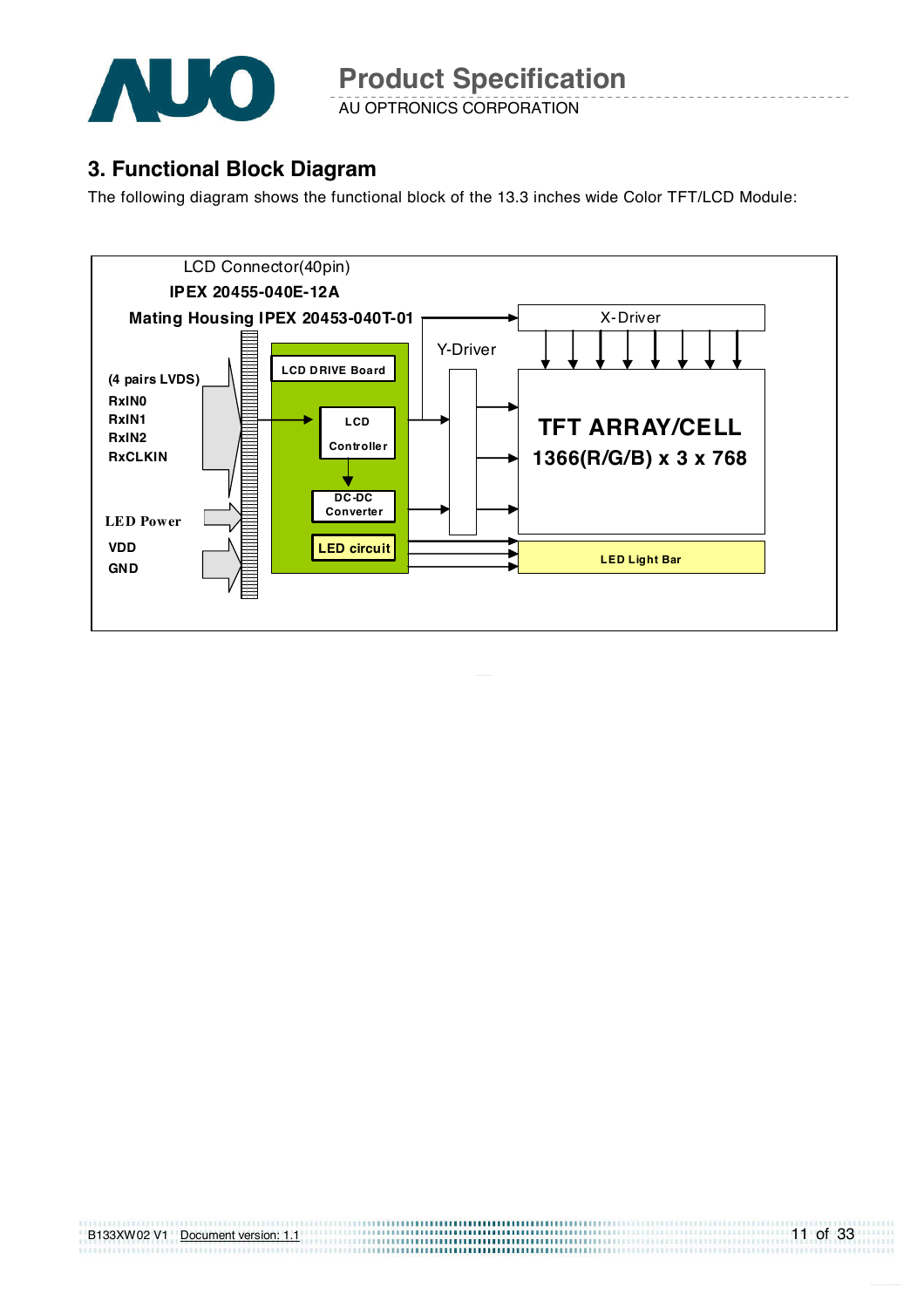

AU OPTRONICS CORPORATION

#### **4. Absolute Maximum Ratings**

An absolute maximum rating of the module is as following:

#### **4.1 Absolute Ratings of TFT LCD Module**

| <b>Item</b>     | Svmbol | Min    | Max  | Unit   | <b>Conditions</b> |
|-----------------|--------|--------|------|--------|-------------------|
| Logic/LCD Drive | Vin    | $-0.3$ | +4.0 | [Volt] | Note 1,2          |

#### **4.2 Absolute Ratings of Environment**

| <b>Item</b>                  | Symbol     | Min   | Max   | Unit                                    | <b>Conditions</b> |
|------------------------------|------------|-------|-------|-----------------------------------------|-------------------|
| <b>Operating Temperature</b> | TOP        |       | $+50$ | $\mathsf{I}^\circ\mathsf{C} \mathsf{I}$ | Note 4            |
| <b>Operation Humidity</b>    | <b>HOP</b> | 10    | 90    | [%RH]                                   | Note 4            |
| Storage Temperature          | TST        | $-20$ | $+60$ | $\mathsf{I}^\circ\mathsf{Cl}$           | Note 4            |
| <b>Storage Humidity</b>      | HST        | 10    | 90    | [%RH]                                   | Note 4            |

Note 1: At Ta  $(25^{\circ}$ C)

Note 2: Permanent damage to the device may occur if exceed maximum values

Note 3: LED specification refer to section 5.2

Note 4: For quality performance, please refer to AUO IIS (Incoming Inspection Standard).

| B133XW02 V1 Document version: 1.1 |  |  |  |
|-----------------------------------|--|--|--|
|                                   |  |  |  |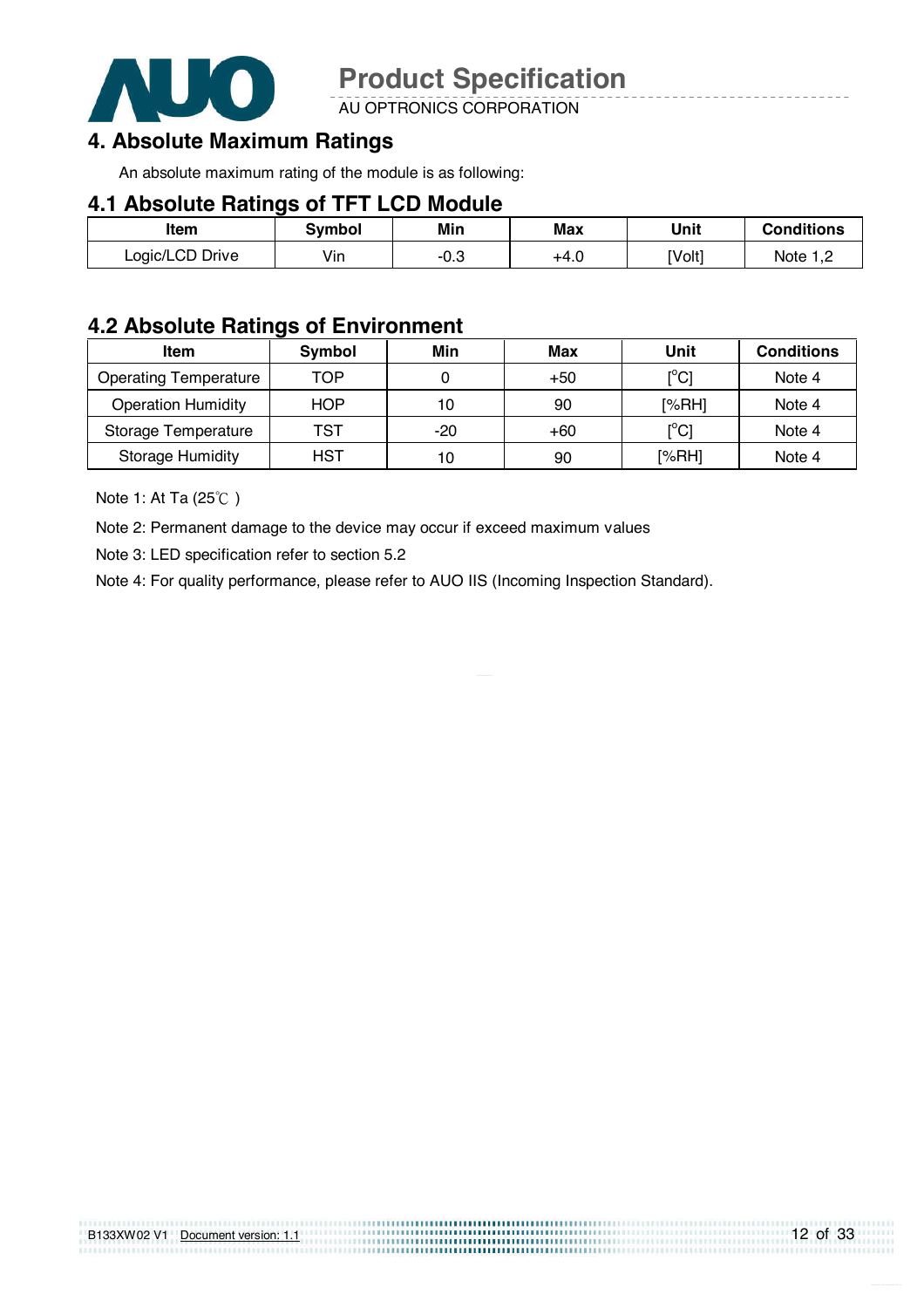AU OPTRONICS CORPORATION



#### **5. Electrical characteristics**

#### **5.1 TFT LCD Module**

#### **5.1.1 Power Specification**

Input power specifications are as follows;

| <b>Symble</b> | <b>Parameter</b>      | Min                      | <b>Typ</b> | <b>Max</b> | <b>Units</b> | <b>Note</b>       |
|---------------|-----------------------|--------------------------|------------|------------|--------------|-------------------|
| <b>VDD</b>    | Logic/LCD Drive       | 3.0                      | 3.3        | 3.6        | [Volt]       |                   |
|               | Voltage               |                          |            |            |              |                   |
| <b>PDD</b>    | <b>VDD Power</b>      | ۰                        |            |            | [Watt]       | Note 1/2          |
| <b>IDD</b>    | <b>IDD Current</b>    | $\overline{\phantom{0}}$ |            | 333        | [mA]         | Note 1/2          |
| <b>IRush</b>  | <b>Inrush Current</b> | ۰                        |            | 2000       | [mA]         | Note <sub>3</sub> |
| <b>VDDrp</b>  | Allowable             | ۰                        |            | 100        | [mV]         |                   |
|               | Logic/LCD Drive       |                          |            |            | $p-p$        |                   |
|               | <b>Ripple Voltage</b> |                          |            |            |              |                   |

Note 1 : Maximum Measurement Condition : Black Pattern

Note 2 : Typical Measurement Condition: Mosaic Pattern

Note 3 : Measure Condition





#### **Vin rising time**

| B133XW02 V1 Document version: 1.1 | 13 of 33 |
|-----------------------------------|----------|
|                                   |          |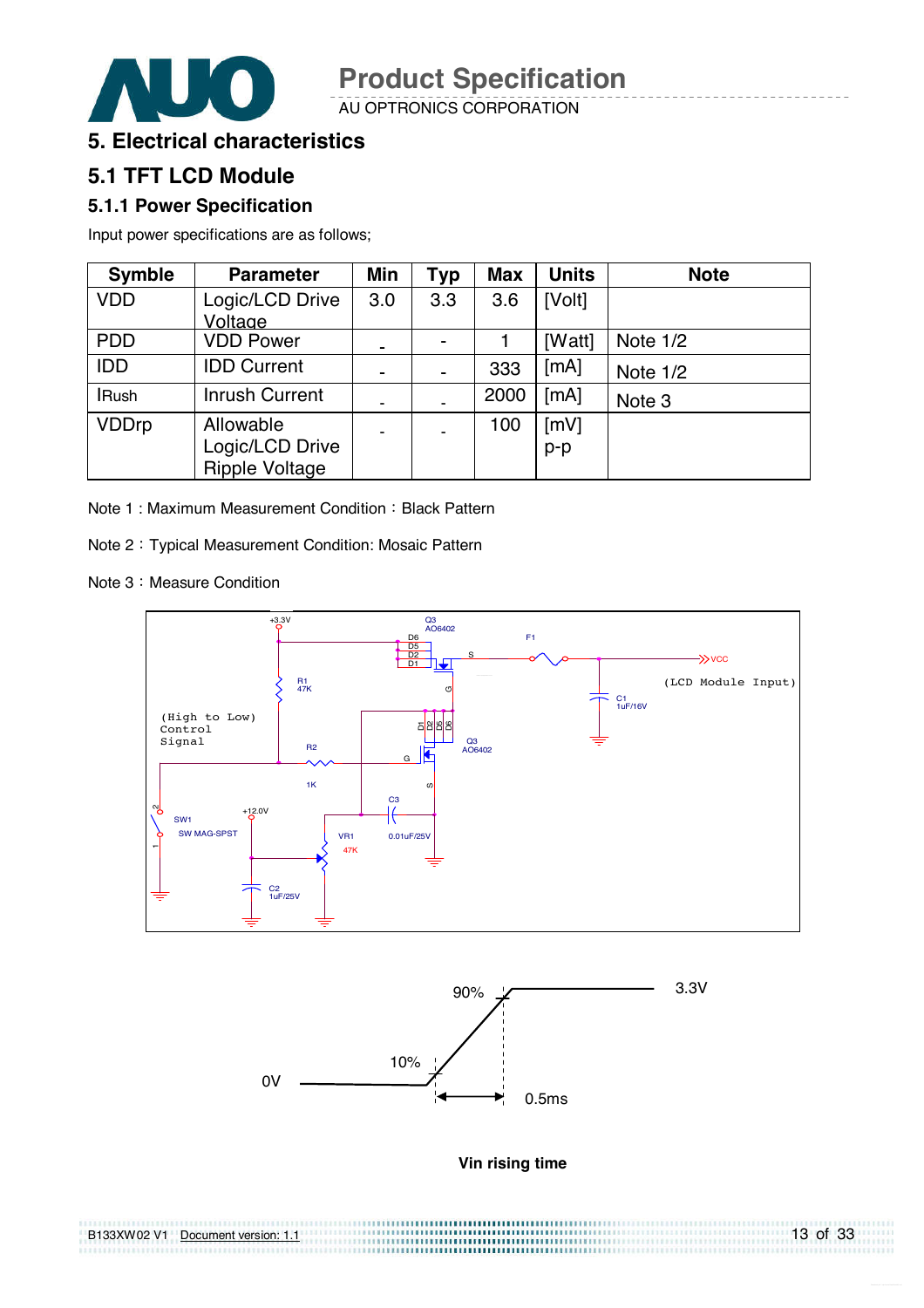

AU OPTRONICS CORPORATION

#### **5.1.2 Signal Electrical Characteristics**

Input signals shall be low or High-impedance state when VDD is off. It is recommended to refer the specifications of THC63LVDF84A (Thine Electronics Inc.) in detail.

Signal electrical characteristics are as follows;

| <b>Parameter</b> | <b>Condition</b>                                 | Min    | Max   | Unit |
|------------------|--------------------------------------------------|--------|-------|------|
| Vth              | Differential Input High<br>Threshold (Vcm=+1.2V) |        | 100   | [mV] |
| Vtl              | Differential Input Low<br>Threshold (Vcm=+1.2V)  | $-100$ |       | [mV] |
| Vcm              | Differential Input<br>Common Mode Voltage        | 1.125  | 1.375 | [V]  |

Note: LVDS Signal Waveform

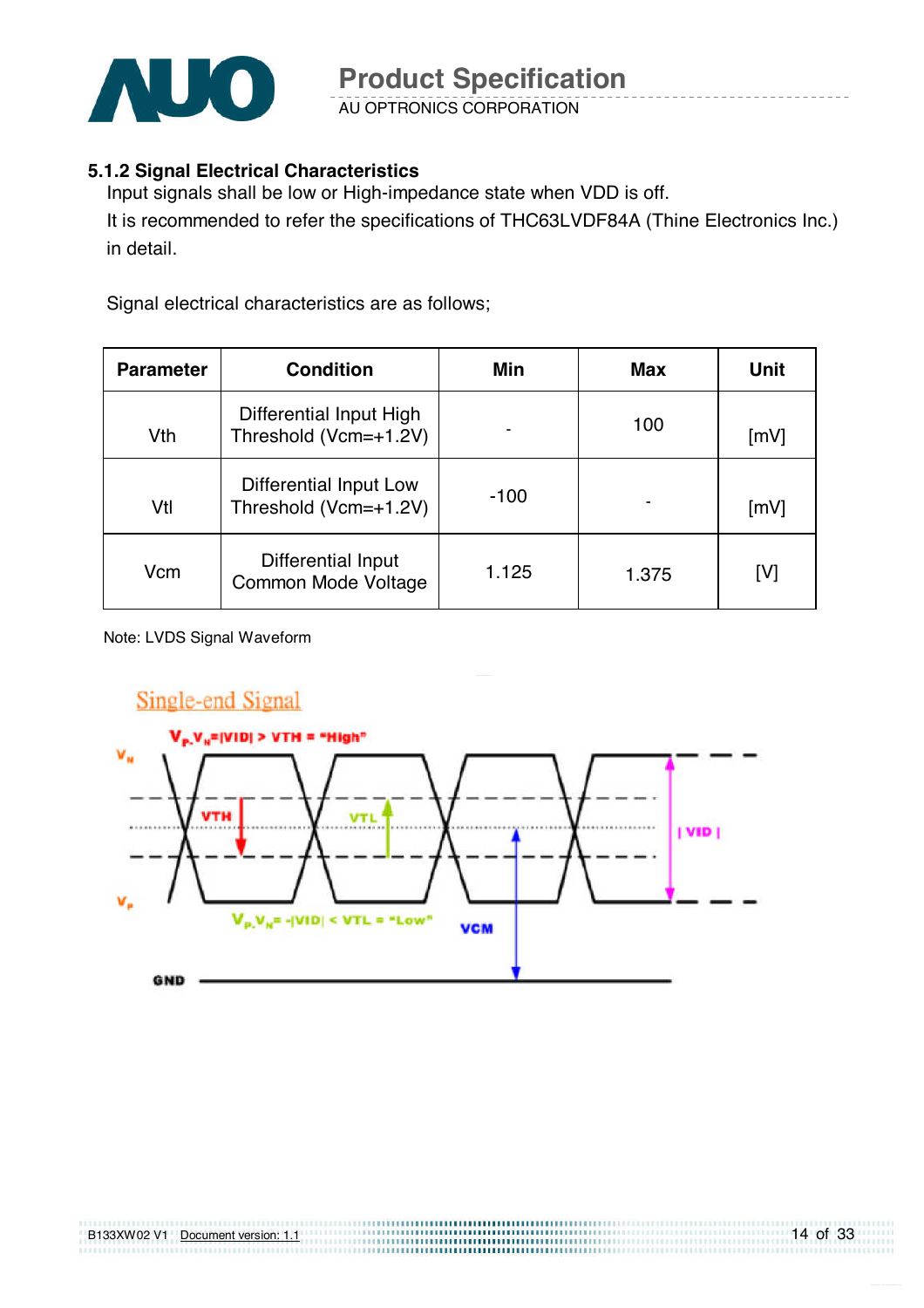

LED Parameter guideline for LED driving selection

| <b>Parameter</b>             | <b>Symbol</b>    | Min            | <b>Typ</b>               | <b>Max</b>               | <b>Units</b> | <b>Condition</b>                            |
|------------------------------|------------------|----------------|--------------------------|--------------------------|--------------|---------------------------------------------|
| <b>LED Forward Voltage</b>   | $V_{\mathsf{F}}$ | $- -$          | 3.2                      | 3.4                      | [Volt]       | $(Ta=25^{\circ}C)$                          |
| <b>LED Forward Current</b>   | ΙF               | $\blacksquare$ | 20                       | 30                       | [mA]         | $(Ta=25^{\circ}C)$                          |
| <b>LED Power consumption</b> | $P_{LED}$        |                | $\overline{\phantom{a}}$ | 3.5                      | [Watt]       | $(Ta=25^{\circ}C)$<br>Note 1                |
| <b>LED Life-Time</b>         | N/A              | 12000          | $\overline{\phantom{0}}$ | $\overline{\phantom{0}}$ | Hour         | $(Ta=25^{\circ}C)$<br>$I_F=20$ mA<br>Note 2 |
| <b>Output PWM frequency</b>  | F <sub>PWM</sub> | 100            | 200                      | 20K                      | Hz           |                                             |
| Duty ratio                   | --               | 5              | $- -$                    | 100                      | $\%$         |                                             |

**Note 1:** Calculator value for reference  $P_{LED}$  =IF xVF x LED(Qty)

**Note 2:** The LED life-time define as the estimated time to 50% degradation of minimum specification luminance.

| B133XW02 V1 | Document version: 1.1 |  |
|-------------|-----------------------|--|
|             |                       |  |
|             |                       |  |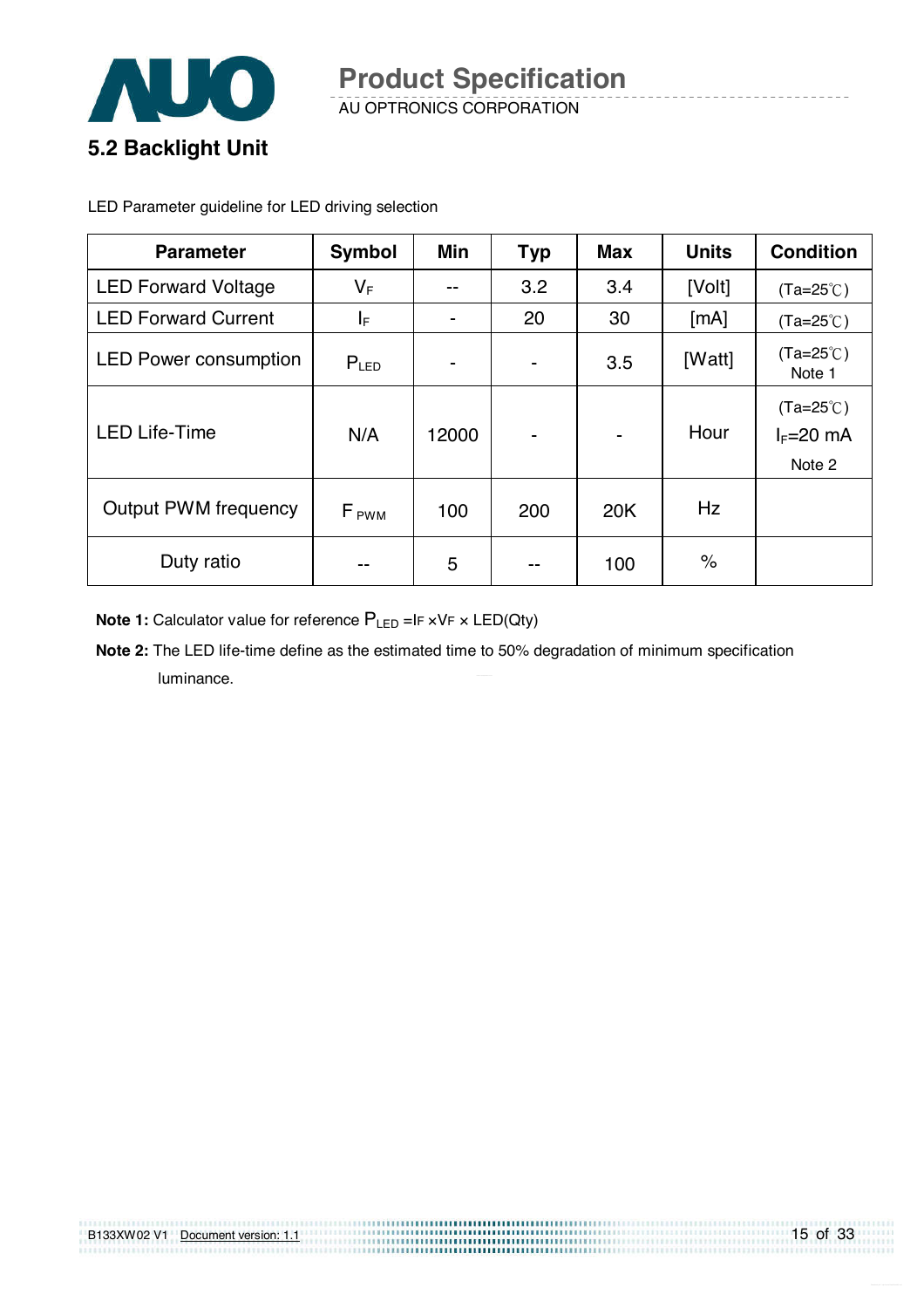

AU OPTRONICS CORPORATION **Product Specification** 

### **6. Signal Characteristic**

#### **6.1 Pixel Format Image**

Following figure shows the relationship of the input signals and LCD pixel format.

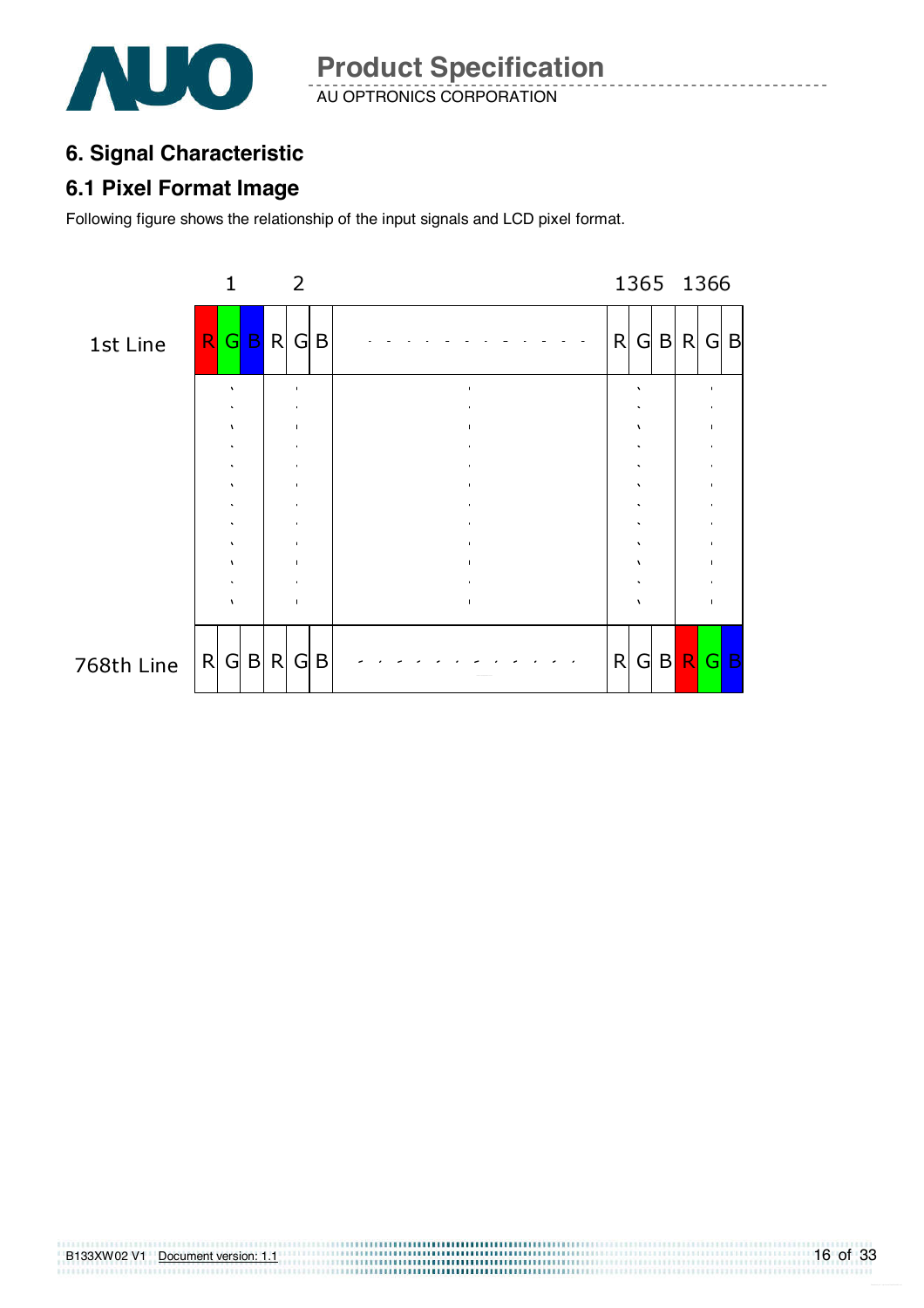

AU OPTRONICS CORPORATION

### **6.2 The input data format**



| <b>Signal Name</b> | <b>Description</b>     |                                                    |
|--------------------|------------------------|----------------------------------------------------|
| R <sub>5</sub>     | Red Data 5 (MSB)       | Red-pixel Data                                     |
| R <sub>4</sub>     | Red Data 4             | Each red pixel's brightness data consists of       |
| R <sub>3</sub>     | Red Data 3             | these 6 bits pixel data.                           |
| R <sub>2</sub>     | Red Data 2             |                                                    |
| R1                 | Red Data 1             |                                                    |
| R <sub>0</sub>     | Red Data 0 (LSB)       |                                                    |
|                    |                        |                                                    |
|                    | Red-pixel Data         |                                                    |
| G <sub>5</sub>     | Green Data 5 (MSB)     | Green-pixel Data                                   |
| G <sub>4</sub>     | Green Data 4           | Each green pixel's brightness data consists of     |
| G <sub>3</sub>     | Green Data 3           | these 6 bits pixel data.                           |
| G <sub>2</sub>     | Green Data 2           |                                                    |
| G <sub>1</sub>     | Green Data 1           |                                                    |
| G <sub>0</sub>     | Green Data 0 (LSB)     |                                                    |
|                    |                        |                                                    |
|                    | Green-pixel Data       |                                                    |
| <b>B5</b>          | Blue Data 5 (MSB)      | <b>Blue-pixel Data</b>                             |
| <b>B4</b>          | <b>Blue Data 4</b>     | Each blue pixel's brightness data consists of      |
| B <sub>3</sub>     | <b>Blue Data 3</b>     | these 6 bits pixel data.                           |
| <b>B2</b>          | <b>Blue Data 2</b>     |                                                    |
| <b>B1</b>          | <b>Blue Data 1</b>     |                                                    |
| B <sub>0</sub>     | Blue Data 0 (LSB)      |                                                    |
|                    | <b>Blue-pixel Data</b> |                                                    |
| <b>RxCLKIN</b>     | Data Clock             | The typical frequency is 69.3 MHZ. The signal is   |
|                    |                        | used to strobe the pixel data and DE signals. All  |
|                    |                        | pixel data shall be valid at the falling edge when |
|                    |                        | the DE signal is high.                             |
| DE                 | <b>Display Timing</b>  | This signal is strobed at the falling edge of      |
|                    |                        | RxCLKIN. When the signal is high, the pixel        |
|                    |                        | data shall be valid to be displayed.               |
| VS                 | <b>Vertical Sync</b>   | The signal is synchronized to RxCLKIN.             |
| <b>HS</b>          | <b>Horizontal Sync</b> | The signal is synchronized to RxCLKIN.             |

Note: Output signals from any system shall be low or High-impedance state when VDD is off.

B133XW02 V1 Document version: 1.1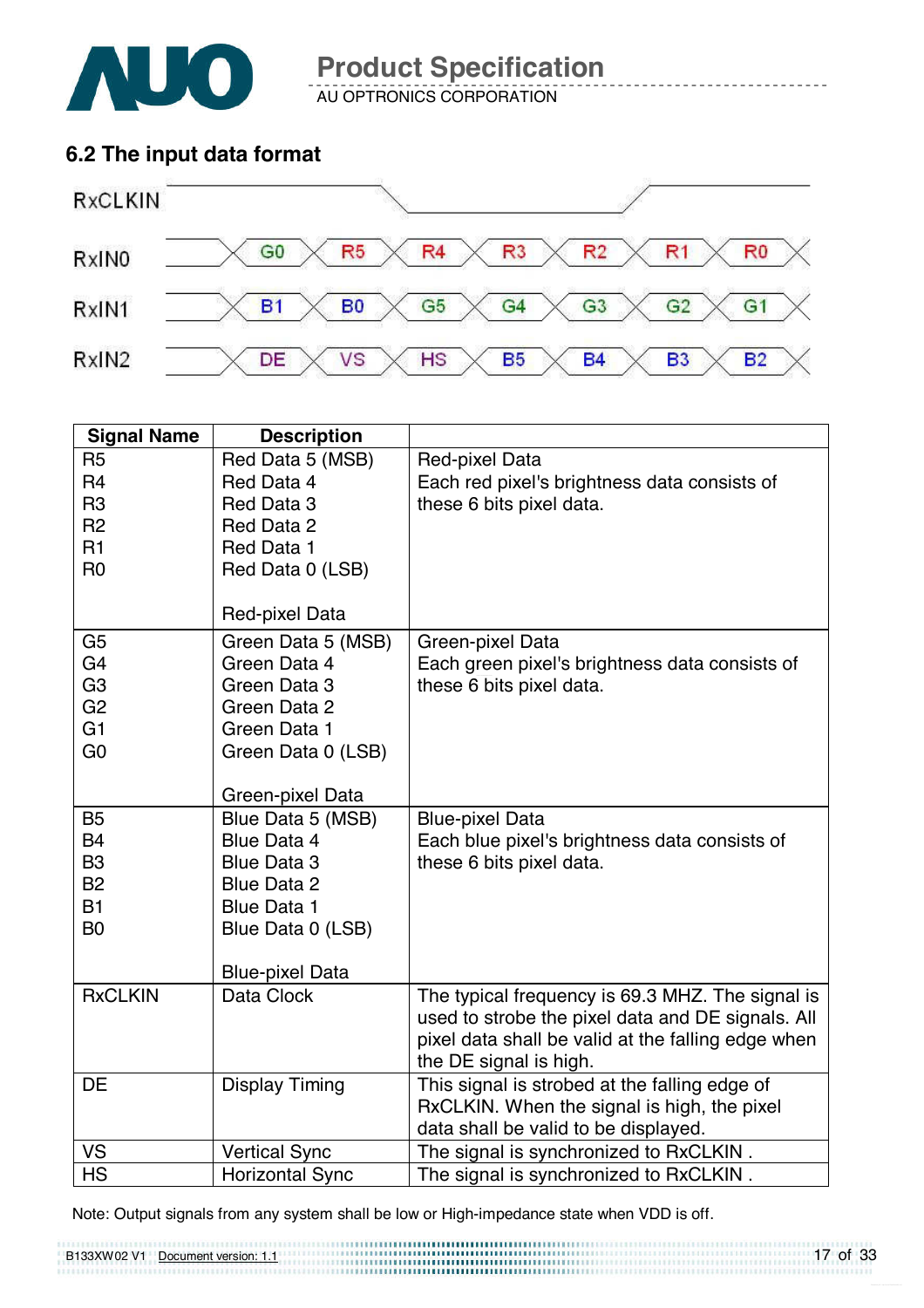

AU OPTRONICS CORPORATION

### **6.3 Integration Interface and Pin Assignment**

LVDS is a differential signal technology for LCD interface and high speed data transfer device.

| PIN#           | <b>Signal Name</b> | <b>Description</b>                              |
|----------------|--------------------|-------------------------------------------------|
| 1              | <b>NC</b>          | No Connection (Reserve)                         |
| $\overline{c}$ | <b>AVDD</b>        | PowerSupply, 3.3V(typical)                      |
| 3              | <b>AVDD</b>        | PowerSupply, 3.3V(typical)                      |
| 4              | <b>DVDD</b>        | DDC 3.3Vpower                                   |
| 5              | <b>NC</b>          | No Connection (Reserve)                         |
| 6              | <b>SCL</b>         | <b>DDC Clock</b>                                |
| $\overline{7}$ | <b>SDA</b>         | DDC Data                                        |
| 8              | Rin0-              | -LVDS differential data input(R0-R5,G0)         |
| 9              | $Rin0+$            | +LVDS differential data input(R0-R5,G0)         |
| 10             | <b>GND</b>         | Ground                                          |
| 11             | Rin1-              | -LVDS differential data input(G1-G5,B0-B1)      |
| 12             | $Rin1+$            | +LVDS differential data input(G1-G5,B0-B1)      |
| 13             | <b>GND</b>         | Ground                                          |
| 14             | Rin <sub>2</sub> - | -LVDS differential data input(B2-B5,HS,VS,DE)   |
| 15             | $Rin2+$            | +LVDS differential data input(B2-B5,HS, VS, DE) |
| 16             | <b>GND</b>         | Ground                                          |
| 17             | CIkIN-             | -LVDS differential clock input                  |
| 18             | CIkIN+             | +LVDS differential clock input                  |
| 19             | <b>GND</b>         | Ground-Shield                                   |
| 20             | <b>NC</b>          | No Connection (Reserve)                         |
| 21             | <b>NC</b>          | No Connection (Reserve)                         |
| 22             | <b>GND</b>         | Ground-Shield                                   |
| 23             | <b>NC</b>          | No Connection (Reserve)                         |
| 24             | <b>NC</b>          | No Connection (Reserve)                         |
| 25             | <b>GND</b>         | Ground-Shield                                   |
| 26             | NC                 | No Connection (Reserve)                         |
| 27             | <b>NC</b>          | No Connection (Reserve)                         |
| 28             | <b>GND</b>         | Ground-Shield                                   |
| 29             | NC                 | No Connection (Reserve)                         |
| 30             | <b>NC</b>          | No Connection (Reserve)                         |
| 31             | VLED_GND           | <b>LED Ground</b>                               |
| 32             | VLED_GND           | <b>LED Ground</b>                               |
| 33             | VLED_GND           | <b>LED Ground</b>                               |
| 34             | NC                 | No Connection (Reserve)                         |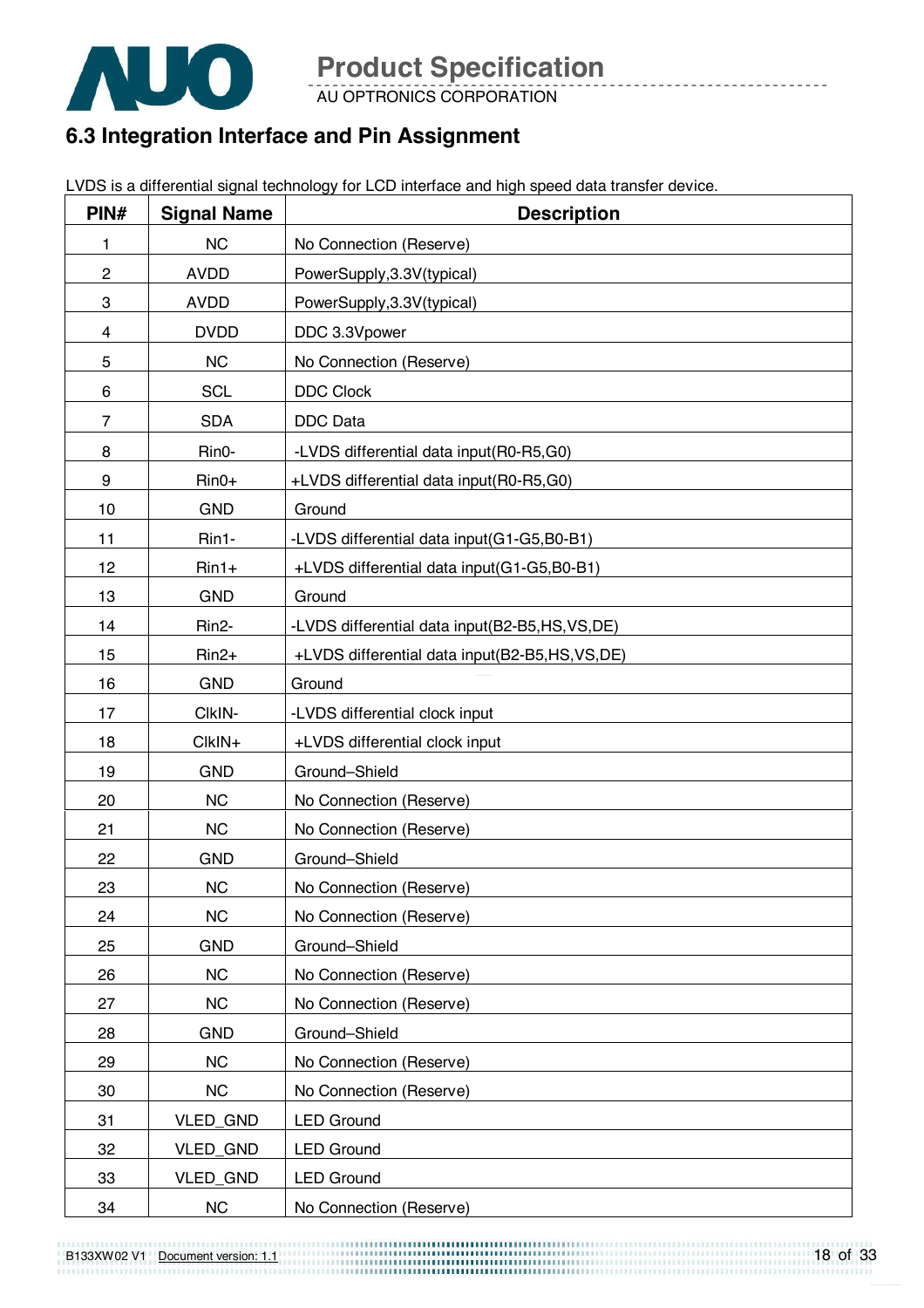

AU OPTRONICS CORPORATION

| 35 | <b>PWM</b>  | System PWM Signal Input   |
|----|-------------|---------------------------|
| 36 | LED_EN      | LED enable pin(+3V Input) |
| 37 | <b>NC</b>   | No Connection (Reserve)   |
| 38 | <b>VLED</b> | LED Power Supply 6V-21V   |
| 39 | <b>VLED</b> | LED Power Supply 6V-21V   |
| 40 | <b>VLED</b> | LED Power Supply 6V-21V   |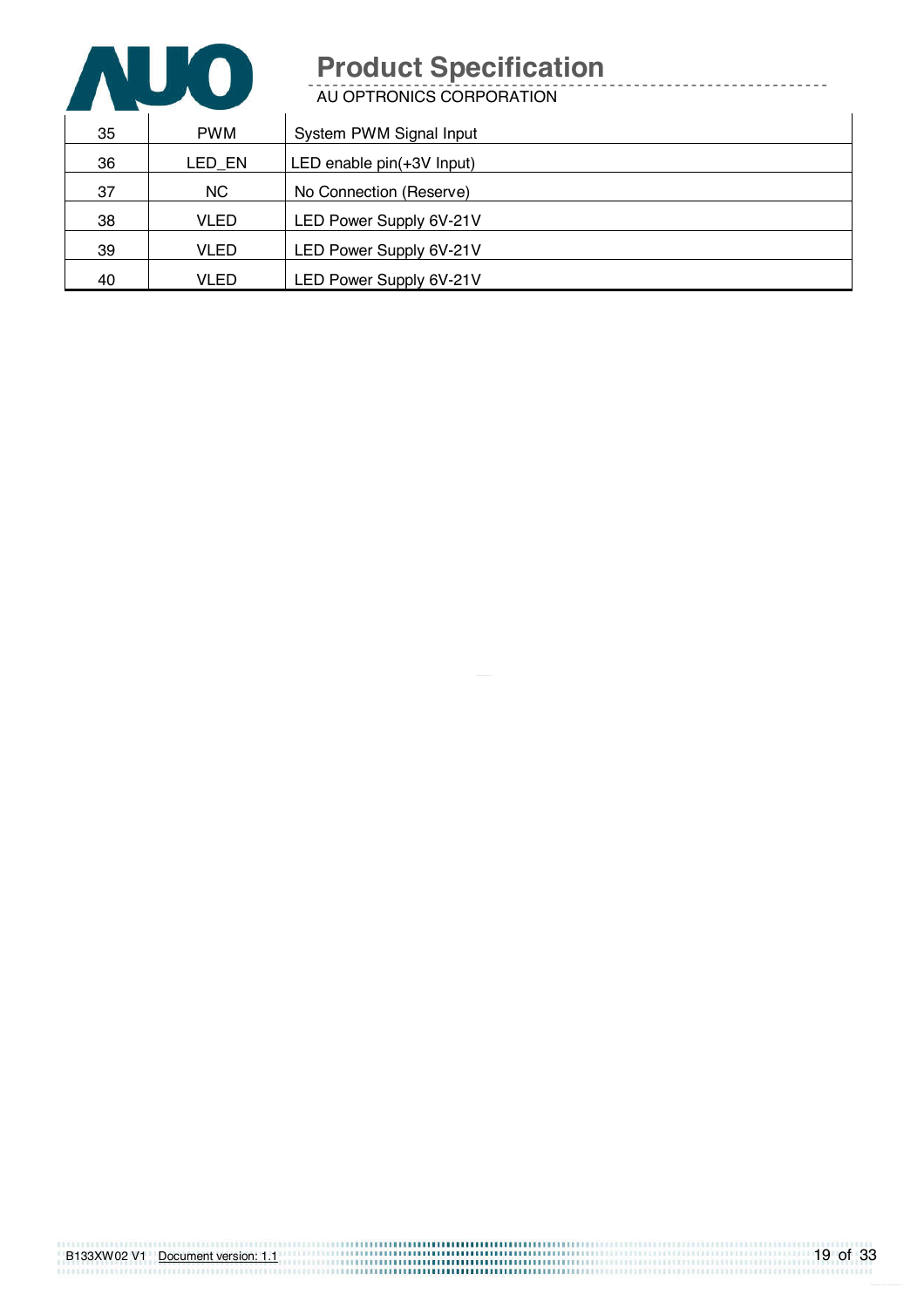

AU OPTRONICS CORPORATION

Note1: Viewing from rear of the module

Note2: Start from right side

Note3: Input signals shall be low or High-impedance state when VDD is off.



B133XW02 V1 Document version: 1.1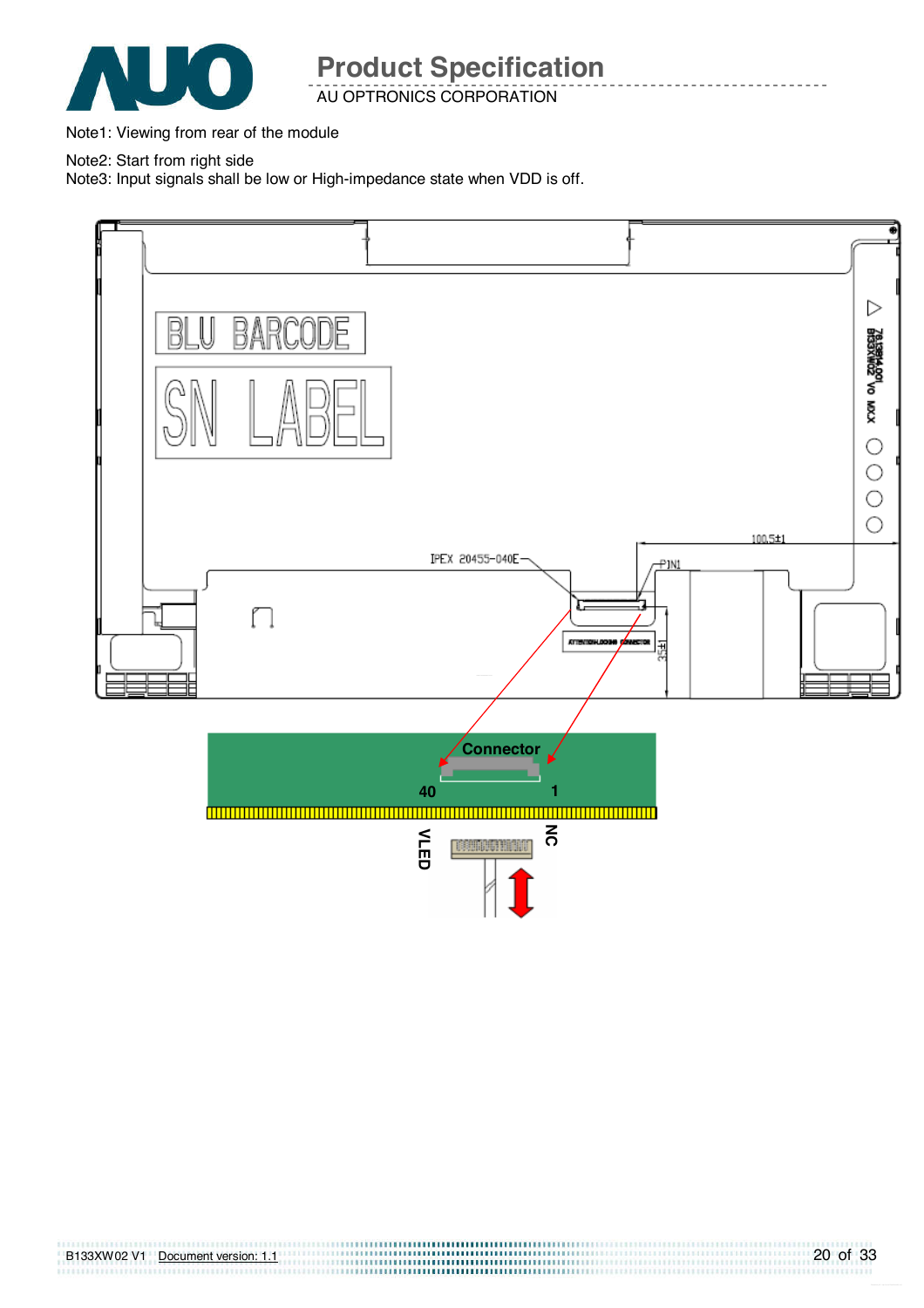

AU OPTRONICS CORPORATION

Internal circuit of LVDS inputs are as following.

The module uses a 100ohm resistor between positive and negative data lines of each receiver input

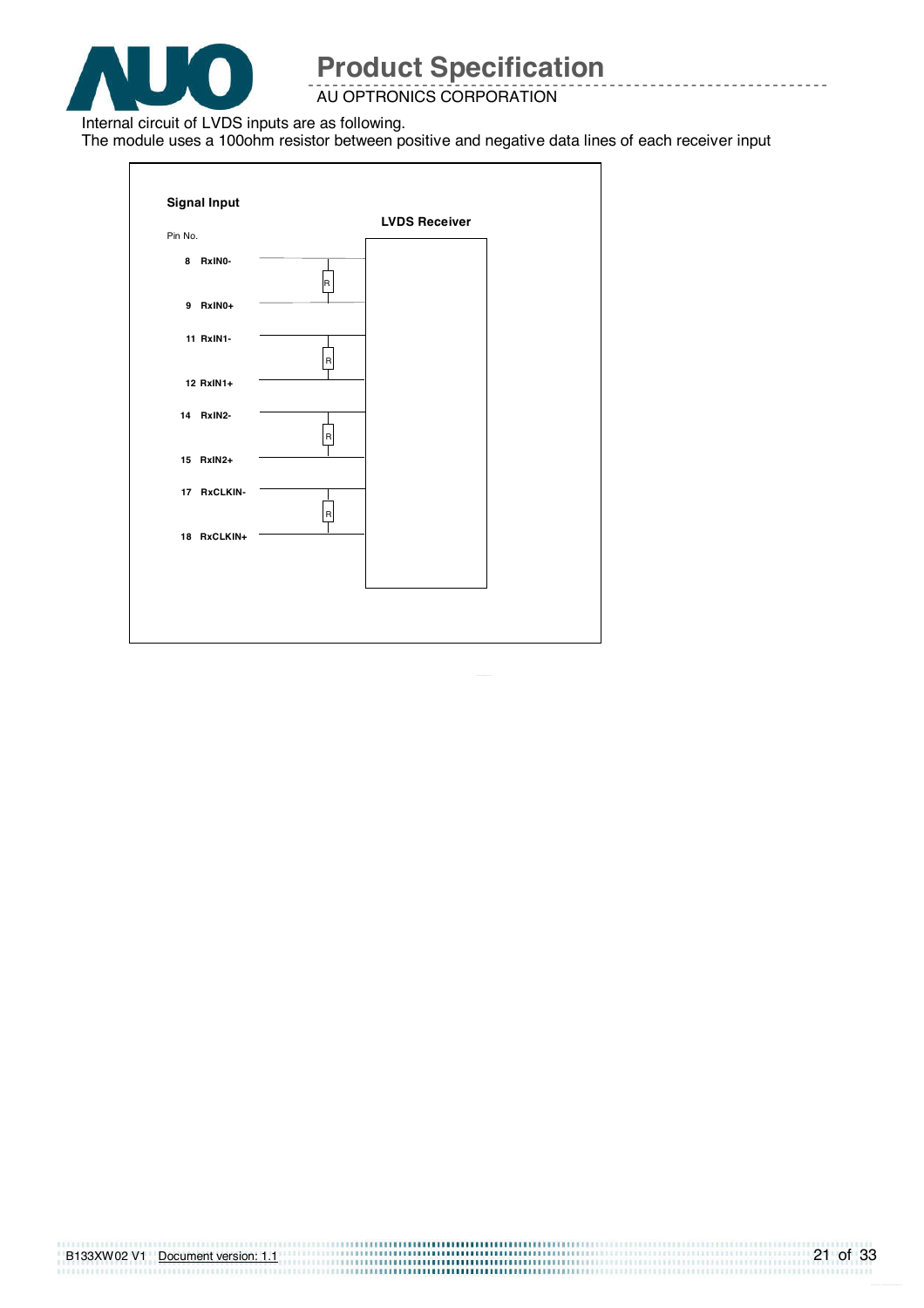

AU OPTRONICS CORPORATION **Product Specification** 

#### **6.4 Interface Timing**

#### **6.4.1 Timing Characteristics**

Basically, interface timings should match the 1366x768 /60Hz manufacturing guide line timing.

| <b>Parameter</b>                    |                 | Symbol                     | Min. | Typ. | Max.                         | Unit                        |
|-------------------------------------|-----------------|----------------------------|------|------|------------------------------|-----------------------------|
| <b>Frame Rate</b>                   |                 |                            | 50   | 60   |                              | Hz                          |
| <b>Clock frequency</b>              |                 | 1/ $T_{\text{Clock}}$      | 50   | 69.3 | 80                           | <b>MHz</b>                  |
| <b>Vertical</b><br><b>Section</b>   | <b>Period</b>   | $\mathsf{T}_{\mathsf{V}}$  | 780  | 794  | 1000                         |                             |
|                                     | <b>Active</b>   | $T_{VD}$                   | 768  |      | $\mathsf{T}_{\mathsf{Line}}$ |                             |
|                                     | <b>Blanking</b> | $T_{VB}$                   | 8    | 25   | 200                          |                             |
| <b>Horizontal</b><br><b>Section</b> | <b>Period</b>   | $\mathbf{T}_\text{H}$      | 1426 | 1456 | 2000                         |                             |
|                                     | <b>Active</b>   | $T_{HD}$                   |      | 1366 |                              | $\mathbf{T}_{\text{Clock}}$ |
|                                     | <b>Blanking</b> | $\mathsf{T}_{\mathsf{HB}}$ | 60   | 90   |                              |                             |

Note : DE mode only

#### **6.4.2 Timing diagram**

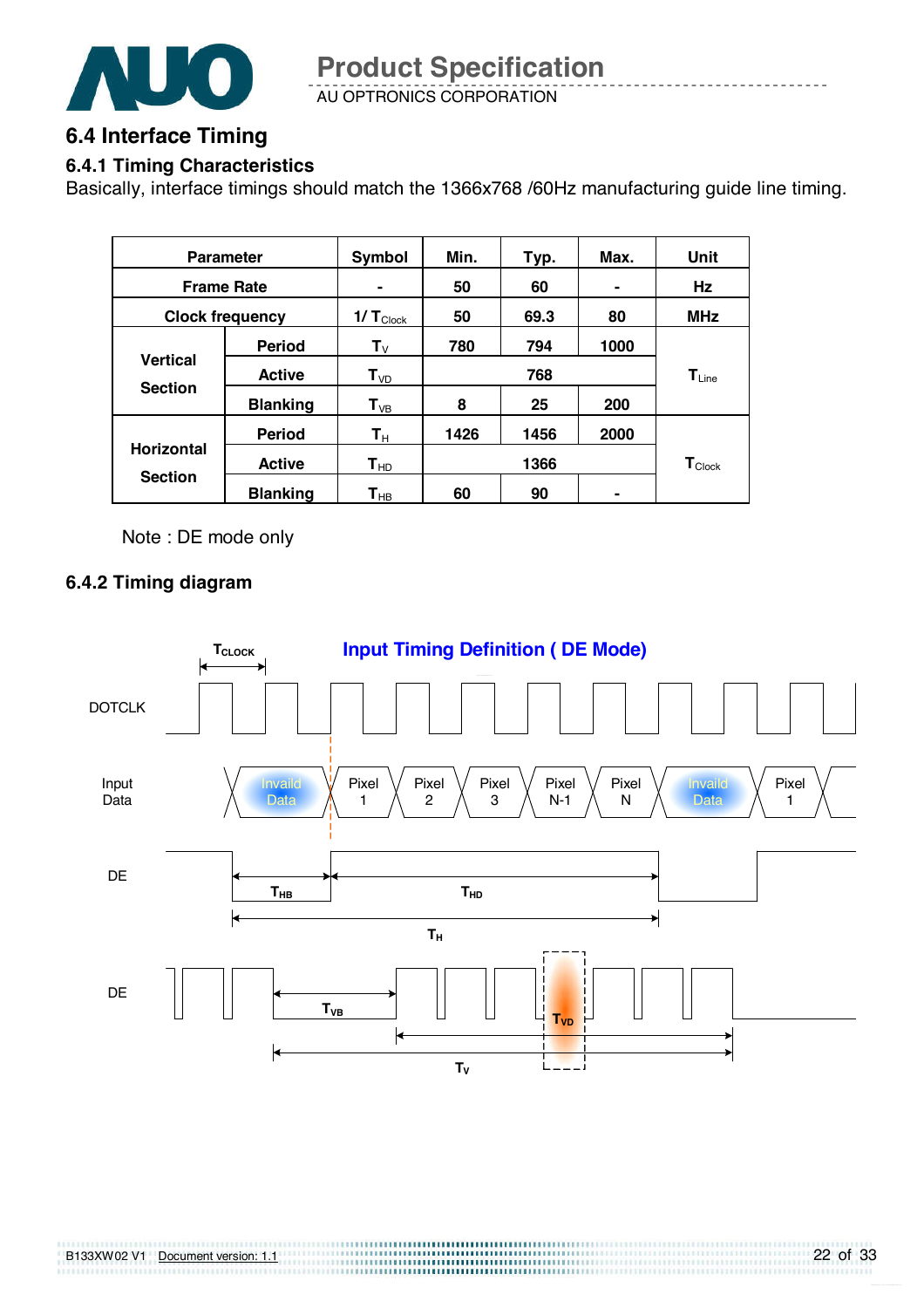

AU OPTRONICS CORPORATION **Product Specification** 

### **6.5 Power ON/OFF Sequence**



| <b>Parameter</b> | Min. | Typ. | Max.           | <b>Units</b> |
|------------------|------|------|----------------|--------------|
| Τ1               | 0.5  |      | 10             | (ms)         |
| T <sub>2</sub>   | 5    |      | 50             | (ms)         |
| T3               | 0.5  | -    | 50             | (ms)         |
| T4               | 400  | ۰    | $\blacksquare$ | (ms)         |
| T5               | 200  |      |                | (ms)         |
| Т6               | 200  |      | -              | (ms)         |
| T7               | 0    |      | 10             | (ms)         |
| T8               | 10   |      | ---            | (ms)         |
| T9               | 10   | ---  | ---            | (ms)         |
| T <sub>10</sub>  | 0    | ---  | ---            | (ms)         |
| 14               | 10   | ---  |                | (ms)         |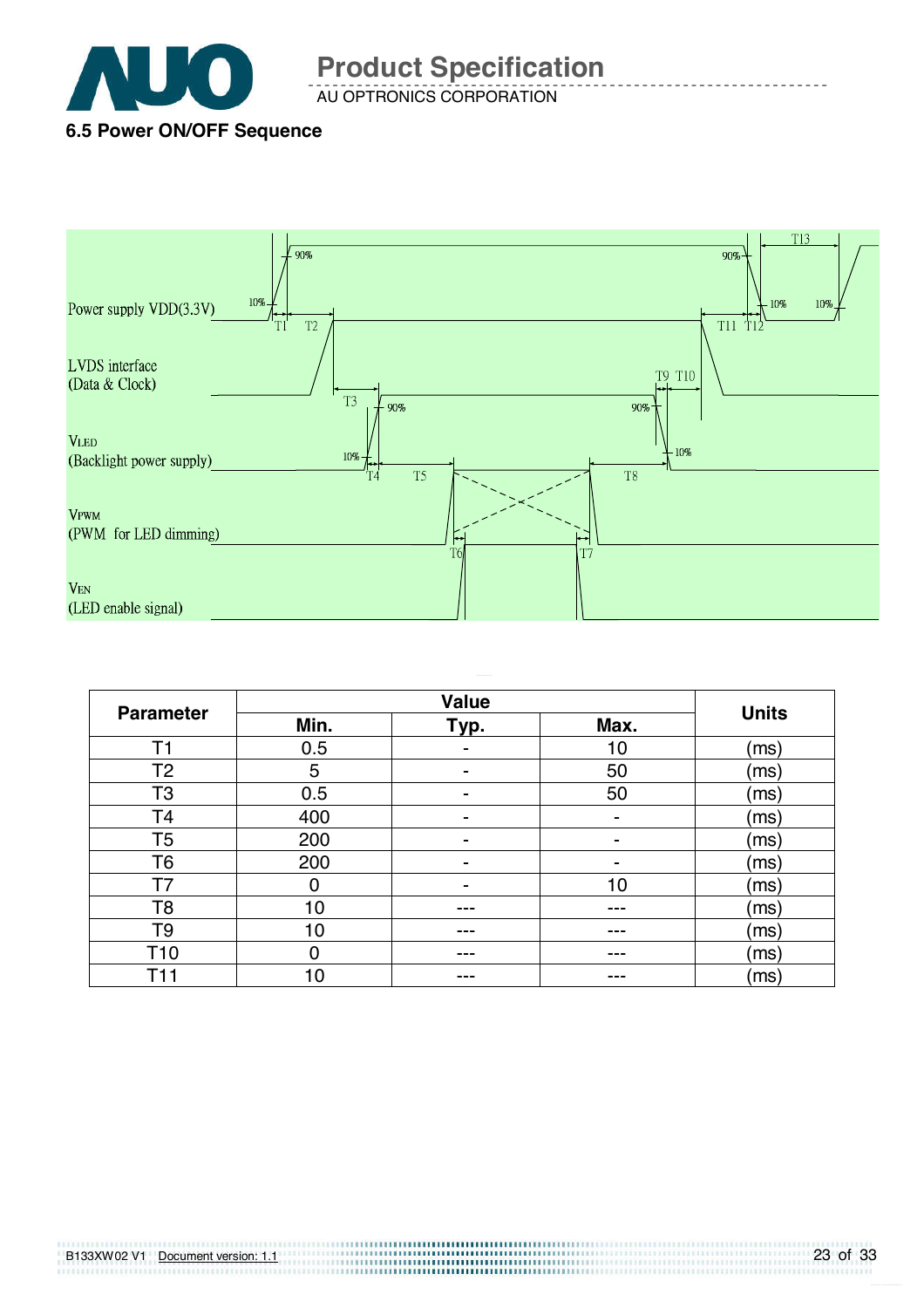

## **7. Connector Description**

Physical interface is described as for the connector on module.

These connectors are capable of accommodating the following signals and will be following components.

### **7.1 TFT LCD Module**

| <b>Connector Name / Designation</b> | <b>For Signal Connector</b>              |
|-------------------------------------|------------------------------------------|
| Manufacturer                        | <b>IPEX</b> or compatible                |
| Type / Part Number                  | <b>IPEX 20455-040E-12A or compatible</b> |
| <b>Mating Housing/Part Number</b>   | <b>IPEX 20453-040T-01 or compatible</b>  |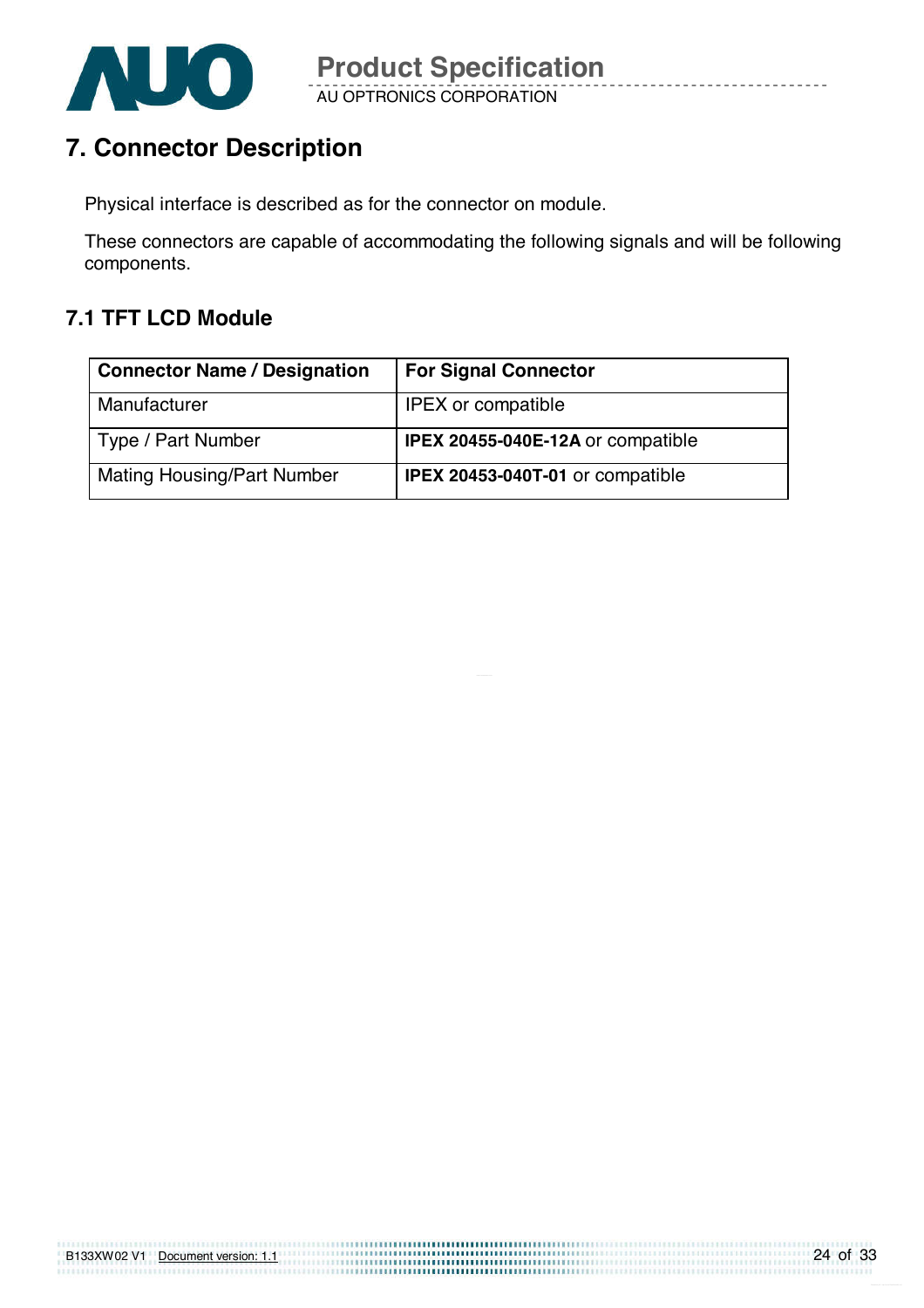

## **8. LED Driving Specification**

#### **8.1 Connector Description**

It is a intergrative interface and comibe into LVDS connector. The type and mating refer to section 7.

#### **8.2 Pin Assignment**

| PIN# | <b>Signal Name</b> | <b>Description</b>        |
|------|--------------------|---------------------------|
| 31   | VLED_GND           | <b>LED Ground</b>         |
| 32   | VLED_GND           | <b>LED Ground</b>         |
| 33   | VLED_GND           | <b>LED Ground</b>         |
| 34   | <b>NC</b>          | No Connection (Reserve)   |
| 35   | <b>PWM</b>         | System PWM Signal Input   |
| 36   | LED_EN             | LED enable pin(+3V Input) |
| 37   | <b>NC</b>          | No Connection (Reserve)   |
| 38   | <b>VLED</b>        | LED Power Supply 6V-21V   |
| 39   | <b>VLED</b>        | LED Power Supply 6V-21V   |
| 40   | <b>VLED</b>        | LED Power Supply 6V-21V   |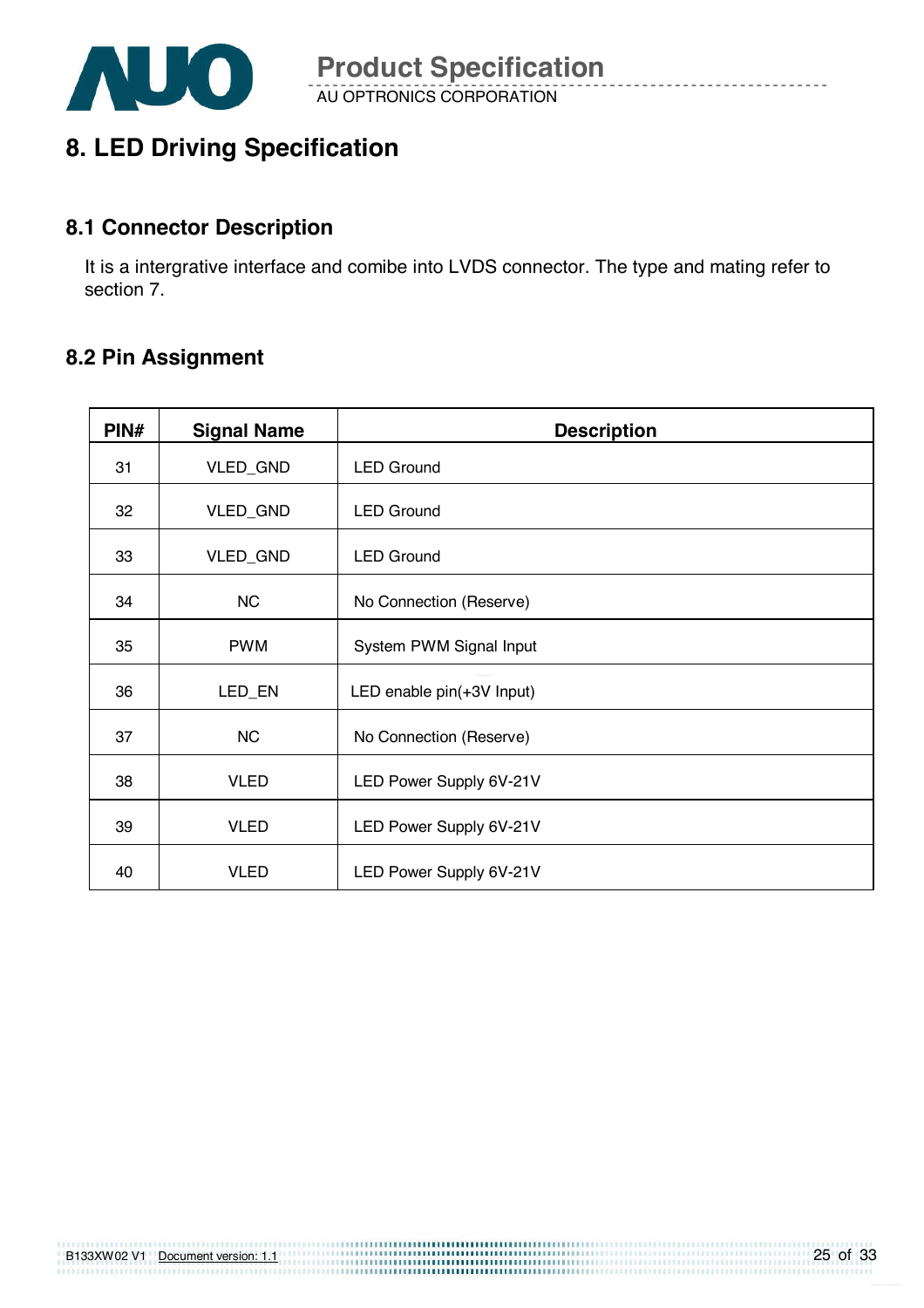

### **9. Vibration and Shock Test**

#### **9.1 Vibration Test**

**Test Spec:** 

- **•** Test method: Non-Operation
- **•** Acceleration: 1.5 G
- **•** Frequency: 10 500Hz Random
- Sweep: 30 Minutes each Axis (X, Y, Z)

### **9.2 Shock Test Spec:**

**Test Spec:** 

- **•** Test method: Non-Operation
- **•** Acceleration: 220 G, Half sine wave
- Active time: 2 ms
- Pulse: X, Y, Z .one time for each side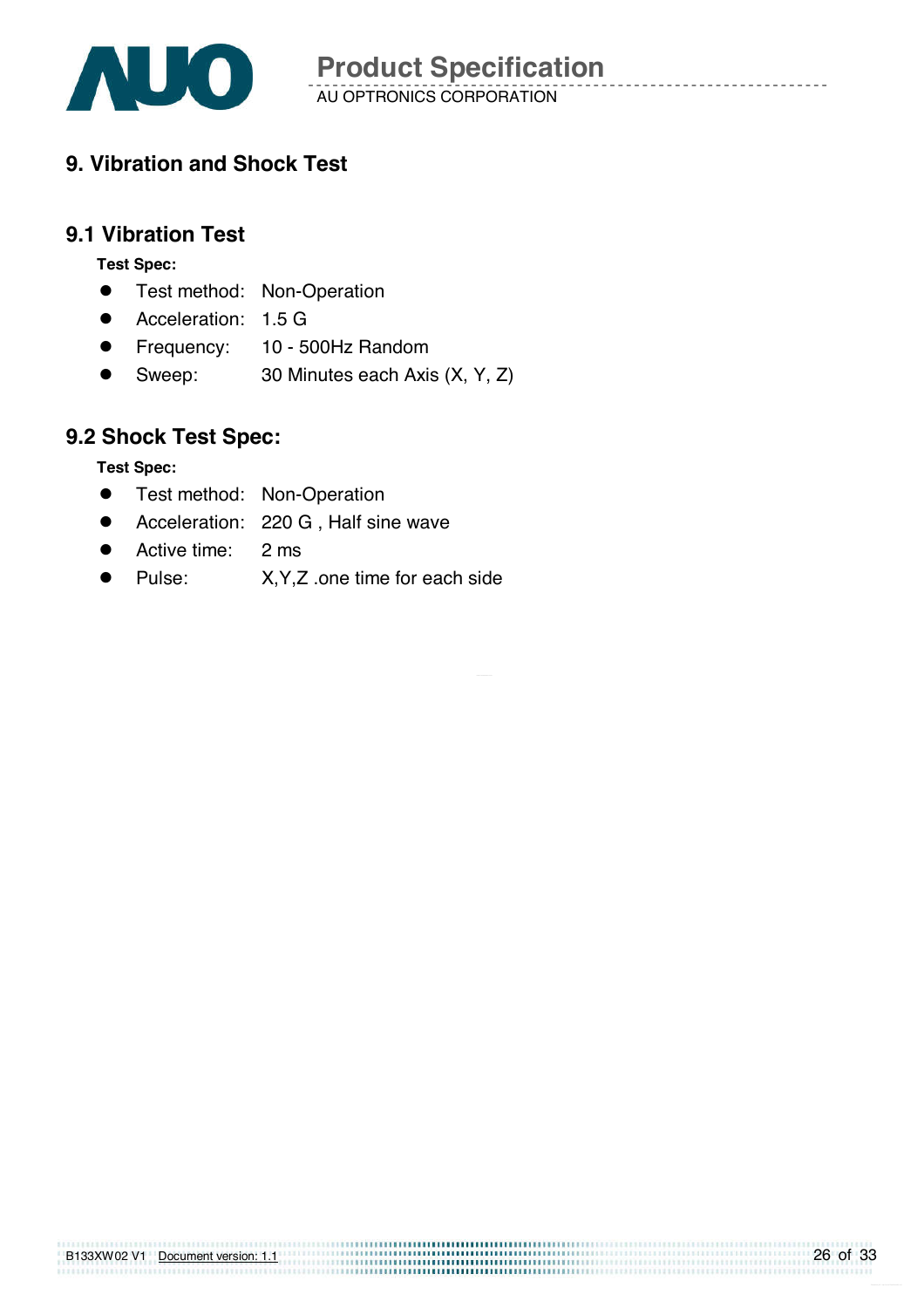

AU OPTRONICS CORPORATION **Product Specification** 

### **10. Reliability**

| <b>Items</b>                                | <b>Required Condition</b>                      | <b>Note</b> |
|---------------------------------------------|------------------------------------------------|-------------|
| <b>Temperature</b><br><b>Humidity Bias</b>  | Ta= 40℃, 90%RH, 300h                           |             |
| <b>High Temperature</b><br><b>Operation</b> | Ta= $50^{\circ}$ C, Dry, 300h                  |             |
| <b>Low Temperature</b><br><b>Operation</b>  | Ta= 0℃, 300h                                   |             |
| <b>High Temperature</b><br><b>Storage</b>   | $Ta = 60^{\circ}C$ , 300h                      |             |
| <b>Low Temperature</b><br><b>Storage</b>    | $Ta = -20^{\circ}C$ , 300h                     |             |
| <b>Thermal Shock</b><br><b>Test</b>         | Ta=-20℃ to 60℃, Duration at 30 min, 100 cycles |             |
| <b>ESD</b>                                  | Contact : ±8 KV                                | Note 1      |
|                                             | Air : ±15 KV                                   |             |

**Note1:** According to EN 61000-4-2 , ESD class B: Some performance degradation allowed. No data lost

. Self-recoverable. No hardware failures.

**Remark:** MTBF (Excluding the LED): 30,000 hours with a confidence level 90%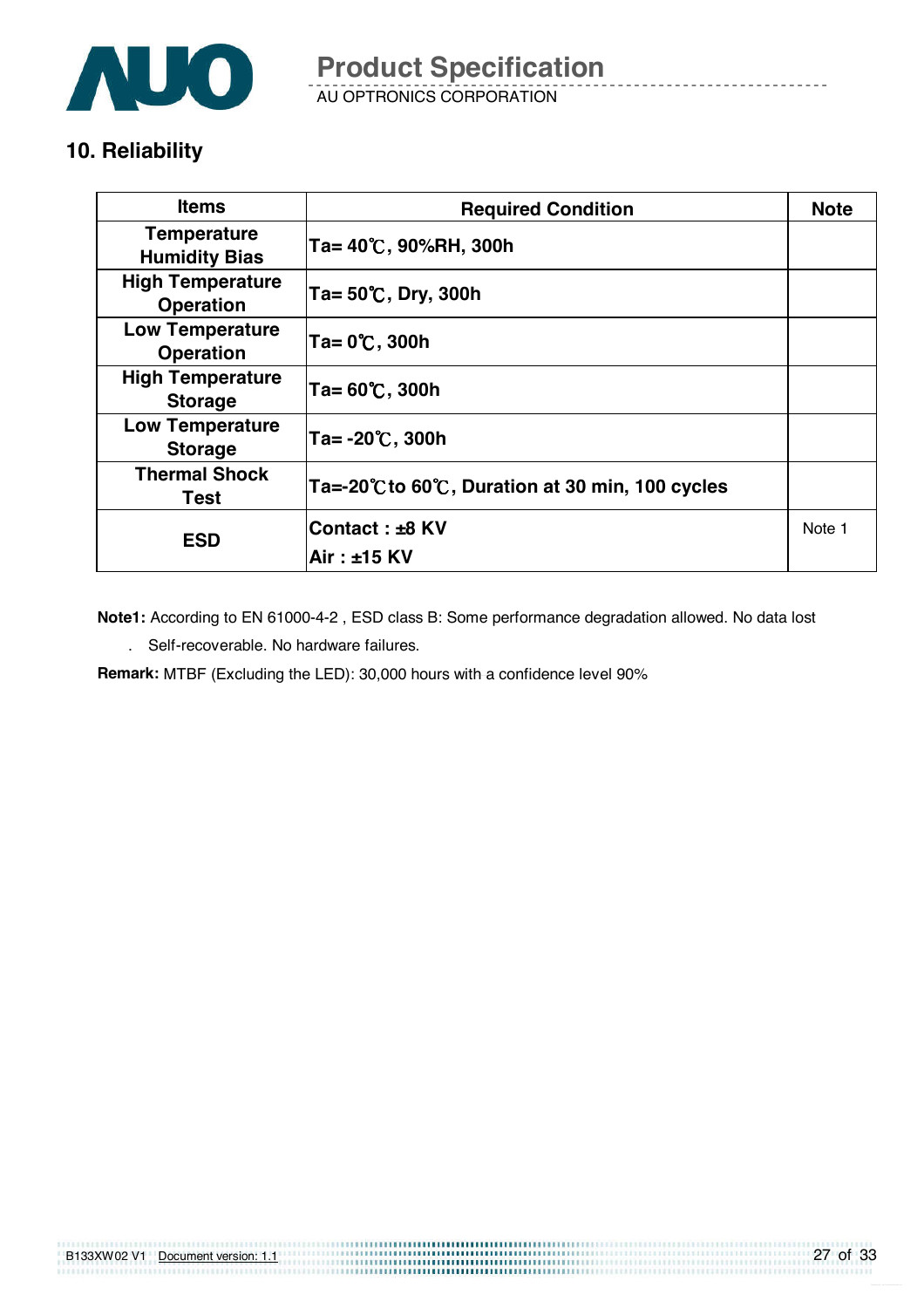### **11. Mechanical Characteristics**

### **11.1 LCM Outline Dimension**

#### **Front view**



#### **Rear view**

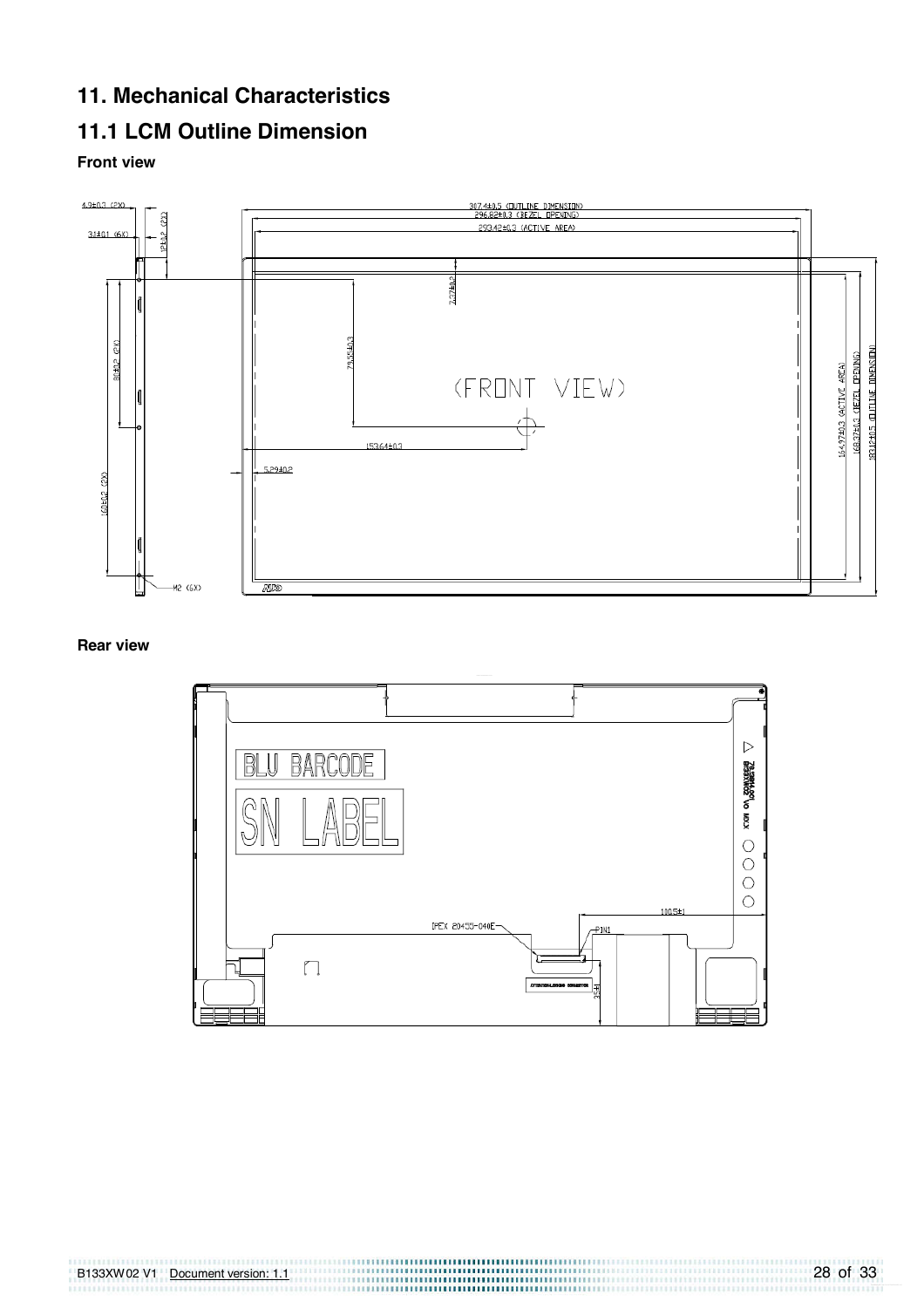### **12. Shipping and Package**

### **12.1 Shipping Label Format**

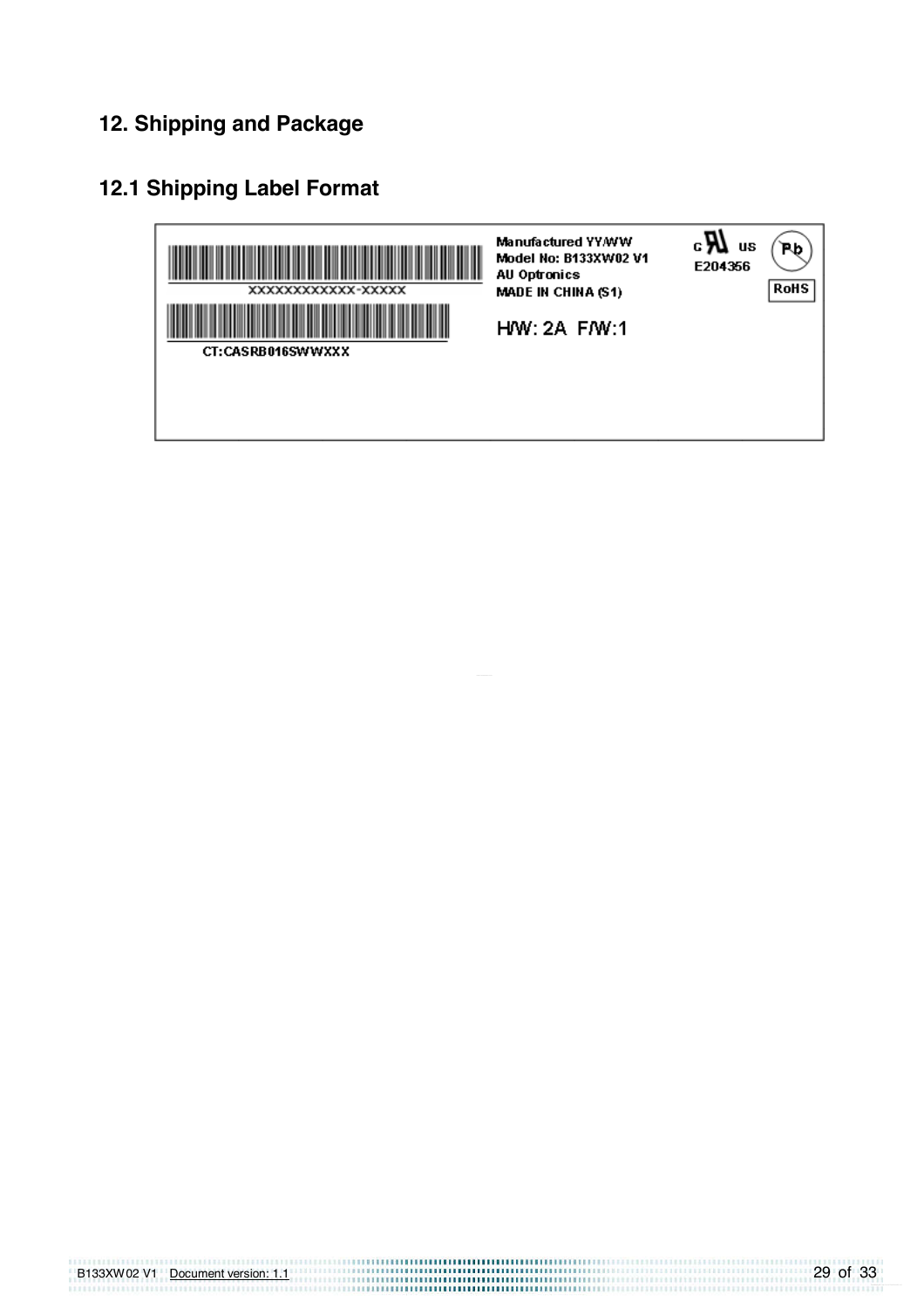### **12.2 Carton package**



The outside dimension of carton: 437 (L) mm x 359 (W) mm x 285 (H) mm

### **12.3 Shipping package of palletizing sequence**



### **13. Appendix: EDID description**

| <b>Address</b> | <b>FUNCTION</b>       | Value | Value | Value | <b>Note</b> |  |
|----------------|-----------------------|-------|-------|-------|-------------|--|
| B133XW02 V1    | Document version: 1.1 |       |       |       | 30 of 33    |  |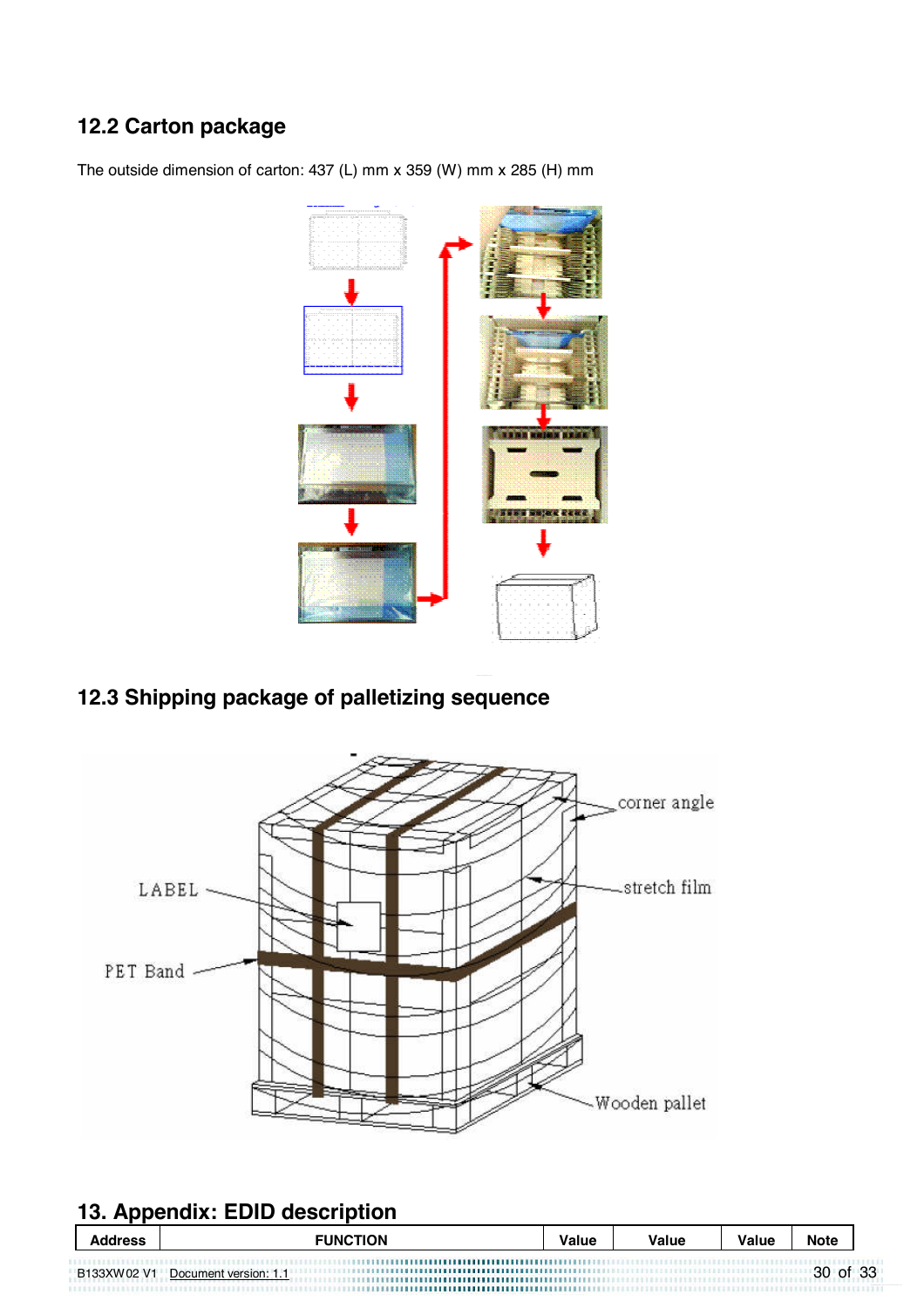| <b>HEX</b> |                                                       | <b>HEX</b> | <b>BIN</b> | <b>DEC</b>   |  |
|------------|-------------------------------------------------------|------------|------------|--------------|--|
| 00         | Header                                                | 00         | 00000000   | $\pmb{0}$    |  |
| 01         |                                                       | FF         | 11111111   | 255          |  |
| 02         |                                                       | <b>FF</b>  | 11111111   | 255          |  |
| 03         |                                                       | FF         | 11111111   | 255          |  |
| 04         |                                                       | FF         | 11111111   | 255          |  |
| 05         |                                                       | FF         | 11111111   | 255          |  |
| 06         |                                                       | FF         | 11111111   | 255          |  |
| 07         |                                                       | 00         | 00000000   | $\mathbf 0$  |  |
| 08         | EISA Manuf. Code LSB                                  | 06         | 00000110   | 6            |  |
| 09         | <b>Compressed ASCII</b>                               | AF         | 10101111   | 175          |  |
| 0A         | <b>Product Code</b>                                   | 2C         | 00101100   | 44           |  |
| 0B         | hex, LSB first                                        | 21         | 00100001   | 33           |  |
| 0C         | 32-bit ser $#$                                        | 00         | 00000000   | 0            |  |
| 0D         |                                                       | 00         | 00000000   | $\mathbf 0$  |  |
| 0E         |                                                       | 00         | 00000000   | $\pmb{0}$    |  |
| 0F         |                                                       | 00         | 00000000   | $\mathbf 0$  |  |
| 10         | Week of manufacture                                   | 01         | 00000001   | $\mathbf{1}$ |  |
| 11         | Year of manufacture                                   | 12         | 00010010   | 18           |  |
| 12         | EDID Structure Ver.                                   | 01         | 00000001   | 1            |  |
| 13         | EDID revision #                                       | 03         | 00000011   | 3            |  |
| 14         | Video input def. (digital I/P, non-TMDS, CRGB)        | 80         | 10000000   | 128          |  |
| 15         | Max H image size<br>(rounded to cm)                   | 1D         | 00011101   | 29           |  |
| 16         | Max V image size (rounded to cm)                      | 10         | 00010000   | 16           |  |
| 17         | Display Gamma $(=(gamma * 100) - 100)$                | 78         | 01111000   | 120          |  |
| 18         | Feature support (no DPMS, Active OFF, RGB, tmg Blk#1) | 0A         | 00001010   | 10           |  |
| 19         | Red/green low bits (Lower 2:2:2:2 bits)               | <b>BA</b>  | 10111010   | 186          |  |
| <b>1A</b>  | Blue/white low bits (Lower 2:2:2:2 bits)              | 65         | 01100101   | 101          |  |
| 1B         | Red x (Upper 8 bits)                                  | <b>9B</b>  | 10011011   | 155          |  |
| 1C         | Red y/ highER 8 bits                                  | 59         | 01011001   | 89           |  |
| 1D         | Green x                                               | 54         | 01010100   | 84           |  |
| 1E         | Green y                                               | 9E         | 10011110   | 158          |  |
| 1F         | Blue x                                                | 26         | 00100110   | 38           |  |
| 20         | Blue y                                                | 1A         | 00011010   | 26           |  |
| 21         | White x                                               | 4D         | 01001101   | 77           |  |
| 22         | White y                                               | 52         | 01010010   | 82           |  |
| 23         | Established timing 1                                  | $00\,$     | 00000000   | $\pmb{0}$    |  |
| 24         | Established timing 2                                  | 00         | 00000000   | $\mathbf 0$  |  |
| 25         | Established timing 3                                  | 00         | 00000000   | $\pmb{0}$    |  |
| 26         | Standard timing #1                                    | 01         | 00000001   | 1            |  |
| 27         |                                                       | 01         | 00000001   | 1            |  |
| 28         | Standard timing #2                                    | 01         | 00000001   | 1            |  |
| 29         |                                                       | 01         | 00000001   | 1            |  |
| 2A         | Standard timing #3                                    | 01         | 00000001   | 1            |  |
| 2B         |                                                       | 01         | 00000001   | $\mathbf{1}$ |  |
| 2C         | Standard timing #4                                    | 01         | 00000001   | 1            |  |
| 2D         |                                                       | 01         | 00000001   | 1            |  |
| 2E         | Standard timing #5                                    | 01         | 00000001   | 1            |  |
| 2F         |                                                       | 01         | 00000001   | 1            |  |
| 30         | Standard timing #6                                    | 01         | 00000001   | $\mathbf{1}$ |  |
| 31         |                                                       | 01         | 00000001   | 1            |  |
| 32         | Standard timing #7.                                   | .01        | 00000001   | $\mathbf{1}$ |  |

B133XW02 V1 Document version: 1.1 31 of 33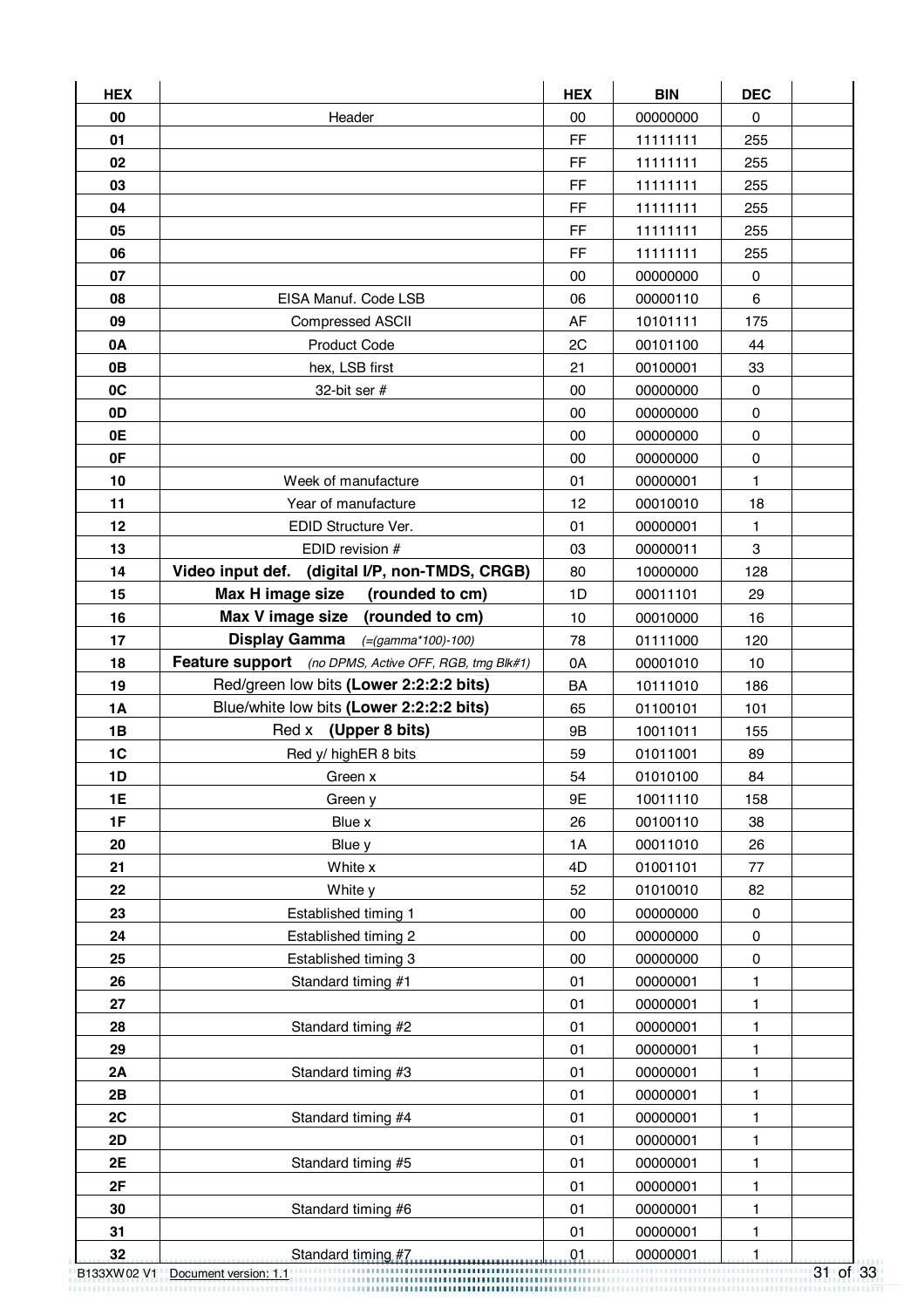| 33        |                                                      | 01        | 00000001 | 1           |         |
|-----------|------------------------------------------------------|-----------|----------|-------------|---------|
| 34        | Standard timing #8                                   | 01        | 00000001 | 1           |         |
| 35        |                                                      | 01        | 00000001 | 1           |         |
| 36        | <b>LSB</b><br>Pixel Clock/10000                      | 12        | 00010010 | 18          |         |
| 37        | Pixel Clock/10000<br><b>USB</b>                      | 1B        | 00011011 | 27          |         |
| 38        | Horz active Lower 8bits                              | 56        | 01010110 | 86          |         |
| 39        | Horz blanking Lower 8bits                            | 5A        | 01011010 | 90          |         |
| 3A        | HorzAct:HorzBlnk<br>Upper 4:4 bits                   | 50        | 01010000 | 80          |         |
| 3B        | Vertical Active Lower 8bits                          | 00        | 00000000 | $\mathbf 0$ |         |
| 3C        | <b>Vertical Blanking</b><br>Lower 8bits              | 19        | 00011001 | 25          |         |
| 3D        | Vert Act: Vertical Blanking<br>(upper 4:4 bit)       | 30        | 00110000 | 48          |         |
| 3E        | HorzSync. Offset                                     | 30        | 00110000 | 48          |         |
| 3F        | HorzSync. Width                                      | 20        | 00100000 | 32          |         |
| 40        | VertSync.Offset: VertSync.Width                      | 36        | 00110110 | 54          |         |
| 41        | Horz‖ Sync Offset/Width Upper 2bits                  | 00        | 00000000 | $\pmb{0}$   |         |
| 42        | Horizontal Image Size Lower 8bits                    | 25        | 00100101 | 37          |         |
| 43        | Vertical Image Size Lower 8bits                      | A4        | 10100100 | 164         |         |
| 44        | Horizontal & Vertical Image Size (upper 4:4 bits)    | 10        | 00010000 | 16          |         |
| 45        | Horizontal Border (zero for internal LCD)            | 00        | 00000000 | 0           |         |
| 46        | Vertical Border (zero for internal LCD)              | 00        | 00000000 | $\mathbf 0$ |         |
| 47        | Signal (non-intr, norm, no stero, sep sync, neg pol) | 18        | 00011000 | 24          |         |
| 48        | Detailed timing/monitor                              | 00        | 00000000 | $\mathbf 0$ |         |
| 49        | descriptor #2                                        | 00        | 00000000 | $\mathsf 0$ |         |
| 4Α        |                                                      | 00        | 00000000 | $\mathbf 0$ |         |
| 4B        |                                                      | 0F        | 00001111 | 15          |         |
| 4C        |                                                      | 00        | 00000000 | $\mathbf 0$ |         |
| 4D        |                                                      | 00        | 00000000 | $\mathbf 0$ |         |
| 4E        |                                                      | 00        | 00000000 | 0           |         |
| 4F        |                                                      | 00        | 00000000 | $\mathbf 0$ |         |
| 50        |                                                      | 00        | 00000000 | $\pmb{0}$   |         |
| 51        |                                                      | $00\,$    | 00000000 | 0           |         |
| 52        |                                                      | 00        | 00000000 | 0           |         |
| 53        |                                                      | $00\,$    | 00000000 | $\pmb{0}$   |         |
| 54        |                                                      | 00        | 00000000 | $\pmb{0}$   |         |
| 55        |                                                      | 00        | 00000000 | 0           |         |
| 56        |                                                      | 00        | 00000000 | $\pmb{0}$   |         |
| 57        |                                                      | 00        | 00000000 | $\pmb{0}$   |         |
| 58        |                                                      | 00        | 00000000 | $\pmb{0}$   |         |
| 59        |                                                      | 20        | 00100000 | 32          |         |
| <b>5A</b> | Detailed timing/monitor                              | 00        | 00000000 | $\pmb{0}$   |         |
| 5B        | descriptor #3                                        | 00        | 00000000 | $\pmb{0}$   |         |
| 5C        |                                                      | 00        | 00000000 | $\pmb{0}$   |         |
| 5D        |                                                      | <b>FE</b> | 11111110 | 254         |         |
| 5E        |                                                      | 00        | 00000000 | 0           |         |
| 5F        | Manufacture                                          | 41        | 01000001 | 65          | Α       |
| 60        | Manufacture                                          | 55        | 01010101 | 85          | U       |
| 61        | Manufacture                                          | 4F        | 01001111 | 79          | $\circ$ |
| 62        |                                                      | 0A        | 00001010 | 10          |         |
| 63        |                                                      | 20        | 00100000 | 32          |         |
| 64        |                                                      | 20        | 00100000 | 32          |         |
| 65        |                                                      | 20        | 00100000 | 32          |         |
| 66        |                                                      | 20        | 00100000 | 32          |         |

B133XW02 V1 Document version: 1.1 32 of 33